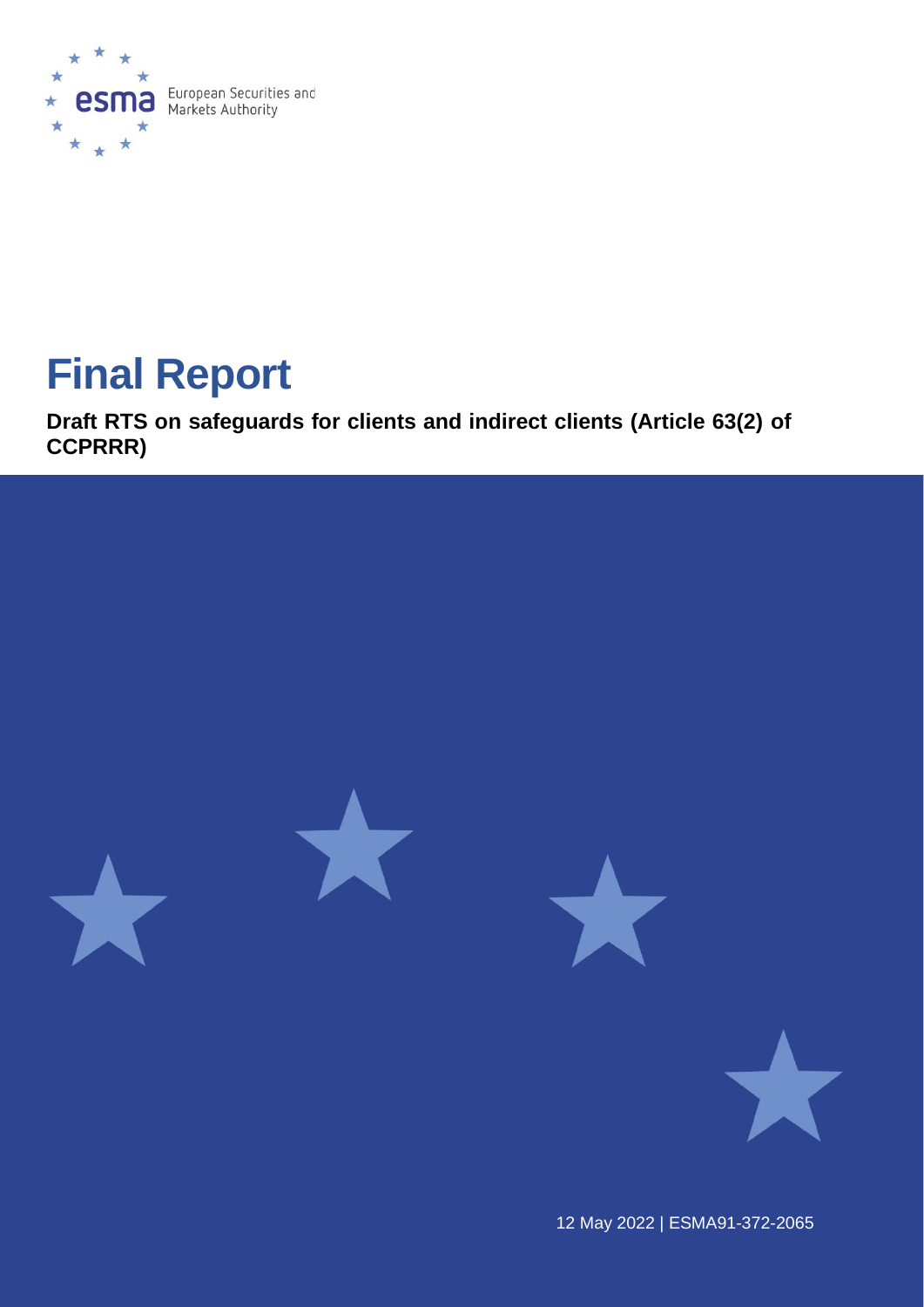

# **Table of Contents**

|   | 1              |  |                                                                             |  |  |  |  |
|---|----------------|--|-----------------------------------------------------------------------------|--|--|--|--|
|   | $\overline{2}$ |  |                                                                             |  |  |  |  |
| 3 |                |  |                                                                             |  |  |  |  |
|   | 3.1            |  |                                                                             |  |  |  |  |
|   | 3.2            |  |                                                                             |  |  |  |  |
|   | 3.2.1          |  |                                                                             |  |  |  |  |
|   |                |  |                                                                             |  |  |  |  |
|   |                |  |                                                                             |  |  |  |  |
|   | 3.2.2          |  | Principle 2: Pro-rata, fair and proportionate allocation of compensations11 |  |  |  |  |
|   |                |  |                                                                             |  |  |  |  |
|   |                |  |                                                                             |  |  |  |  |
|   | 3.2.3          |  |                                                                             |  |  |  |  |
|   |                |  |                                                                             |  |  |  |  |
|   |                |  |                                                                             |  |  |  |  |
|   | 3.2.4          |  |                                                                             |  |  |  |  |
|   |                |  |                                                                             |  |  |  |  |
|   |                |  |                                                                             |  |  |  |  |
|   | 3.2.5          |  |                                                                             |  |  |  |  |
|   |                |  |                                                                             |  |  |  |  |
|   |                |  |                                                                             |  |  |  |  |
|   | 3.2.6          |  |                                                                             |  |  |  |  |
|   | 3.2.6.1        |  |                                                                             |  |  |  |  |
|   |                |  |                                                                             |  |  |  |  |
|   | 3.3            |  | Transparency requirements to assist the proportionality assessment16        |  |  |  |  |
|   | 3.3.1          |  |                                                                             |  |  |  |  |
|   | 3.3.2          |  |                                                                             |  |  |  |  |
|   | 3.3.2.1        |  |                                                                             |  |  |  |  |
|   | 3.3.2.2        |  |                                                                             |  |  |  |  |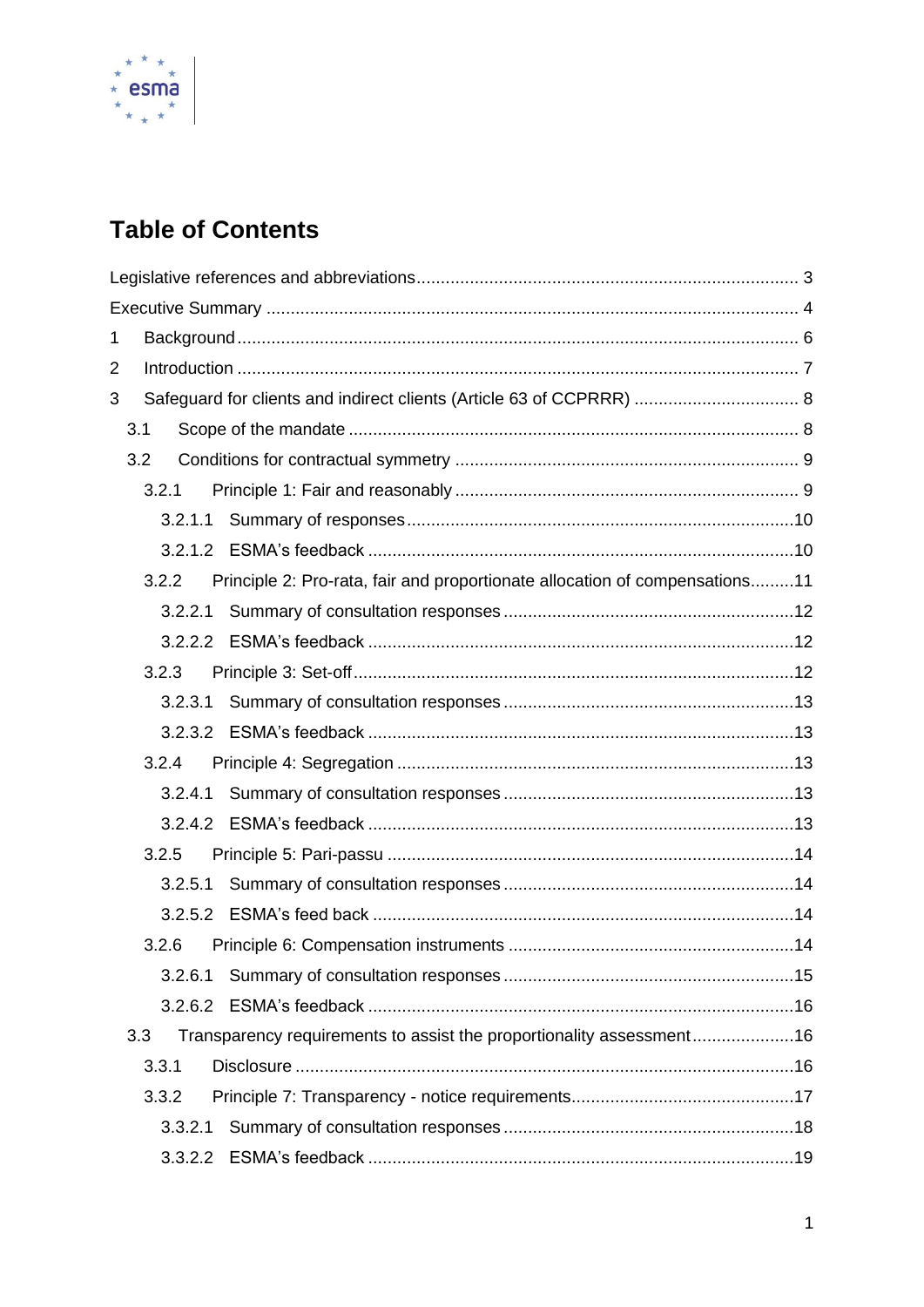

| 4     |  |
|-------|--|
|       |  |
|       |  |
|       |  |
|       |  |
| 4.2.1 |  |
| 422   |  |
| 4.3   |  |
| 4.4   |  |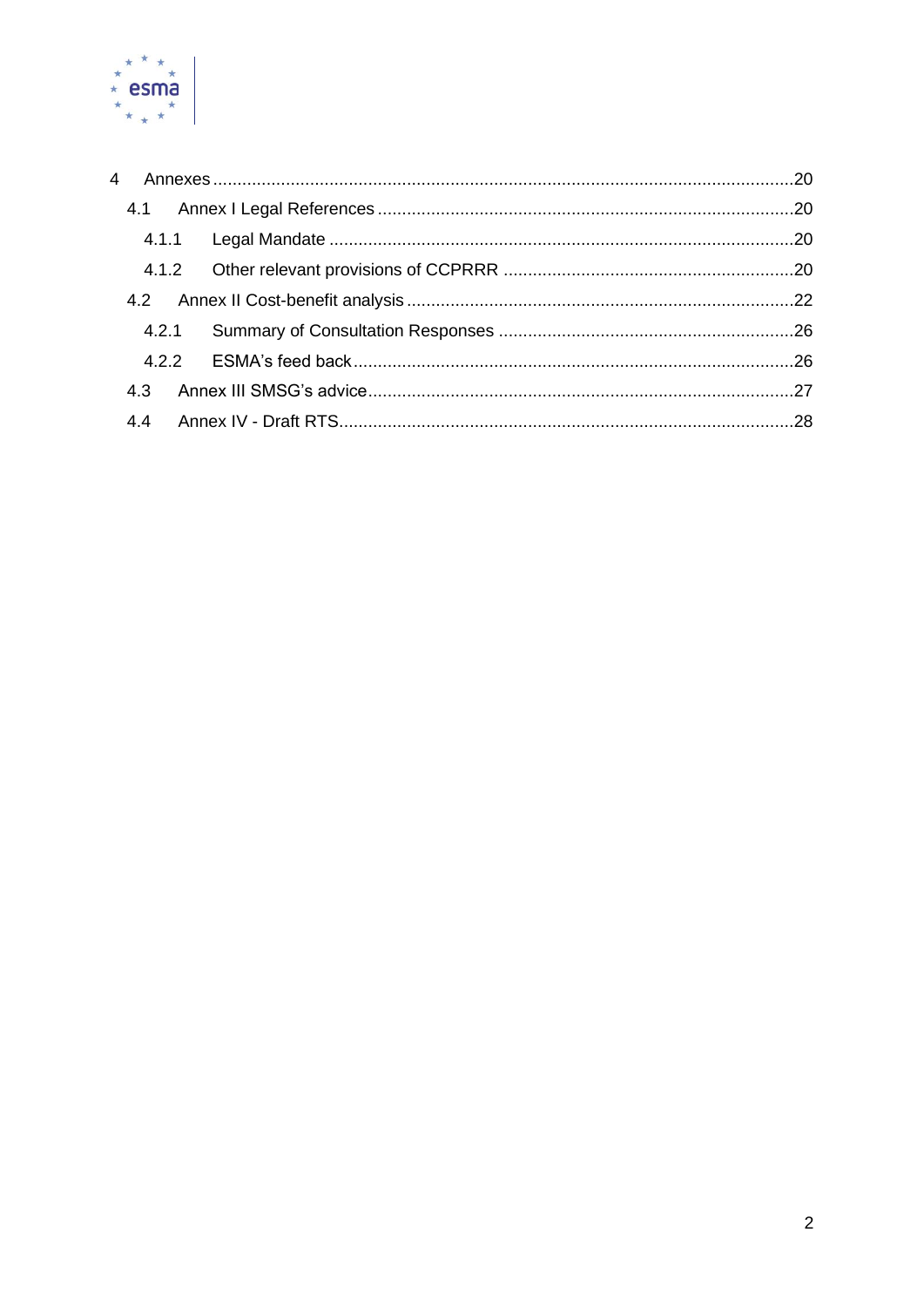

# <span id="page-3-0"></span>**Legislative references and abbreviations**

#### **Legislative references**

| <b>CCPRRR</b>        | Regulation (EU) 2021/23 of the European Parliament and<br>of the Council of 16 December 2020 on a framework for<br>the recovery and resolution of central counterparties (OJ<br>L 22, 22.1.2021, p.1) |
|----------------------|-------------------------------------------------------------------------------------------------------------------------------------------------------------------------------------------------------|
| <b>Abbreviations</b> |                                                                                                                                                                                                       |
| <b>CCP</b>           | <b>Central Counterparty</b>                                                                                                                                                                           |
| <i>ESMA</i>          | European Securities and Markets Authority                                                                                                                                                             |
| EIJ                  | European Union                                                                                                                                                                                        |
| <b>NCWO</b>          | No Creditor Worse Off                                                                                                                                                                                 |
| OJ                   | The Official Journal of the European Union                                                                                                                                                            |
|                      |                                                                                                                                                                                                       |

#### **Definitions**

Unless otherwise specified, the terms used in this Final Report and in this draft RTS have the same meaning as in CCP RRR.

In addition, for the purposes of this Final Report, the following definitions apply:

**RTS** Regulatory Technical Standards

| clearing service provider | any clearing member, client or indirect client providing<br>clearing services in the Union       |  |  |  |
|---------------------------|--------------------------------------------------------------------------------------------------|--|--|--|
| clearing service user     | any client or indirect client using clearing services<br>provided by a clearing service provider |  |  |  |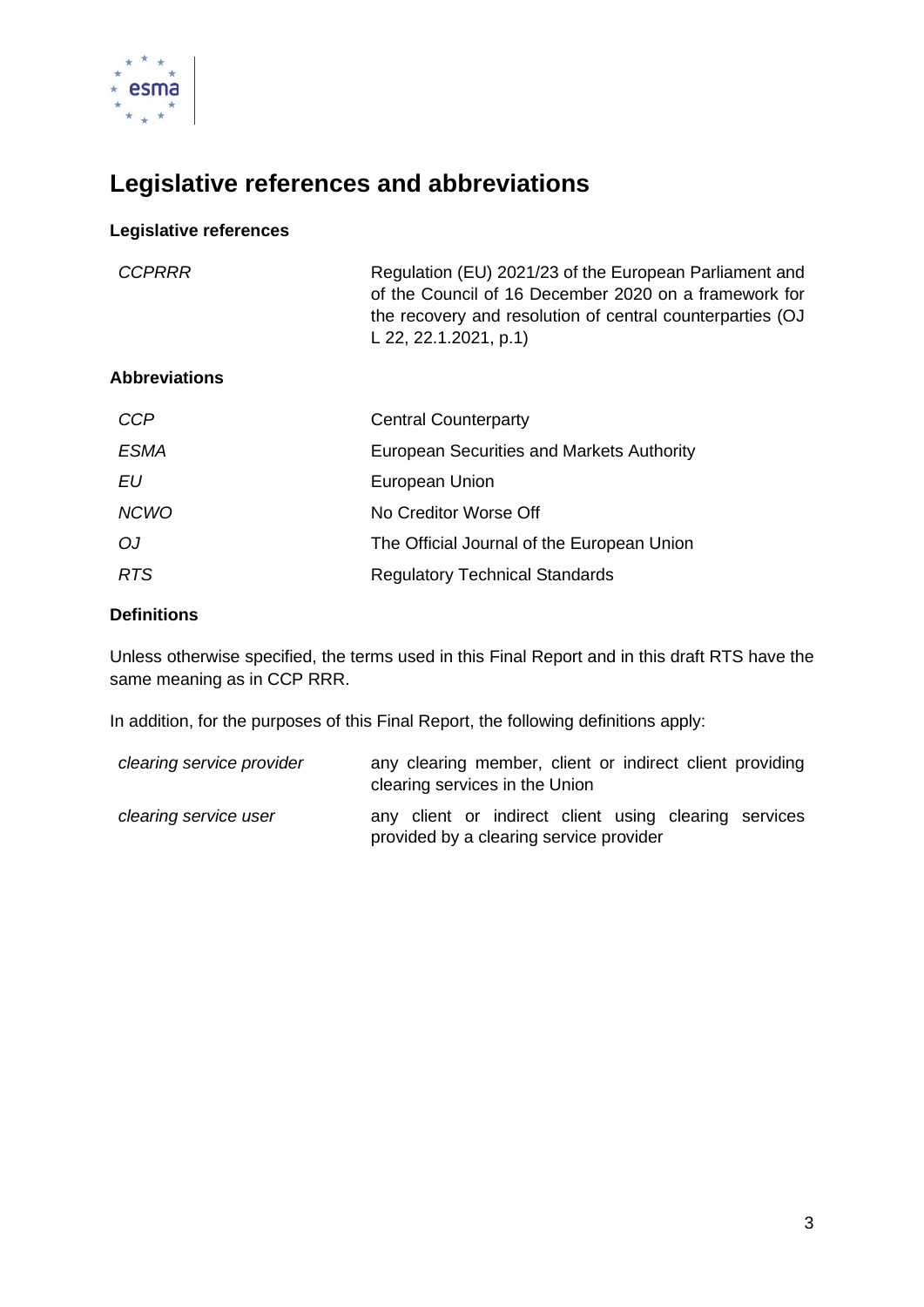

# <span id="page-4-0"></span>**Executive Summary**

### **Reasons for publication**

Article 63 of Regulation (EU) 2021/23 ('CCPRRR') stipulates safeguards for clients and indirect clients<sup>1</sup>. Where a contractual arrangement allows clearing members to pass on to their clients the negative consequences of the resolution tools. Those contractual arrangements shall also include, on an equivalent and proportionate basis, the right of clients to any recompense or compensation clearing members receive in accordance with Article 27(6) of CCPRRR or any cash equivalent of such recompense or compensation or any proceeds they receive following a claim made in accordance with Article 62 of CCPRRR to the extent that such proceeds are related to client positions.

Those provisions shall also apply to the contractual arrangements by clients and indirect clients offering indirect clearing services to their clients.

Article 63 of CCPRRR also contains the mandate for ESMA to specify in a transparent manner, to the extent allowed by confidentiality of contractual arrangements, the conditions under which the passing on of compensation is required and the conditions under which it is to be considered proportionate.

ESMA published the Consultation Paper with its draft RTS under Article 63(2) of CCPRRR on 18 November 2021. The consultation ended on 24 January 2022. ESMA also held a public hearing on the Consultation Paper (along with other consultation papers issued by ESMA under CCPRRR) on 14 January 2022.

ESMA has also sought advice from the Securities and Markets Stakeholder Group. This Final Report provides the draft RTS further specifying the conditions under which the passing on of compensation is required, and the conditions under which it is to be considered proportionate, in accordance with Article 63 of CCPRRR. The Final Report (and the accompanying draft RTS) assesses and takes into account, where suitable, the feedback provided by the one respondent to the consultation.

#### **Contents**

Section 2 of the Final Report contains an introduction to the mandate and Section 3 contains the conditions for contractual symmetry and the transparency requirements to assist the proportionality assessment were applying the safeguard for clients and indirect clients. Section 4 entails the Annexes, the mandate (Annex I), the cost-benefit analysis (Annex II), SMSG (Annex III) and the draft RTS (Annex IV).

#### **Next Steps**

ESMA will submit the Final Report and draft regulatory technical standards to the European Commission. The Commission has three months to decide whether to adopt the regulatory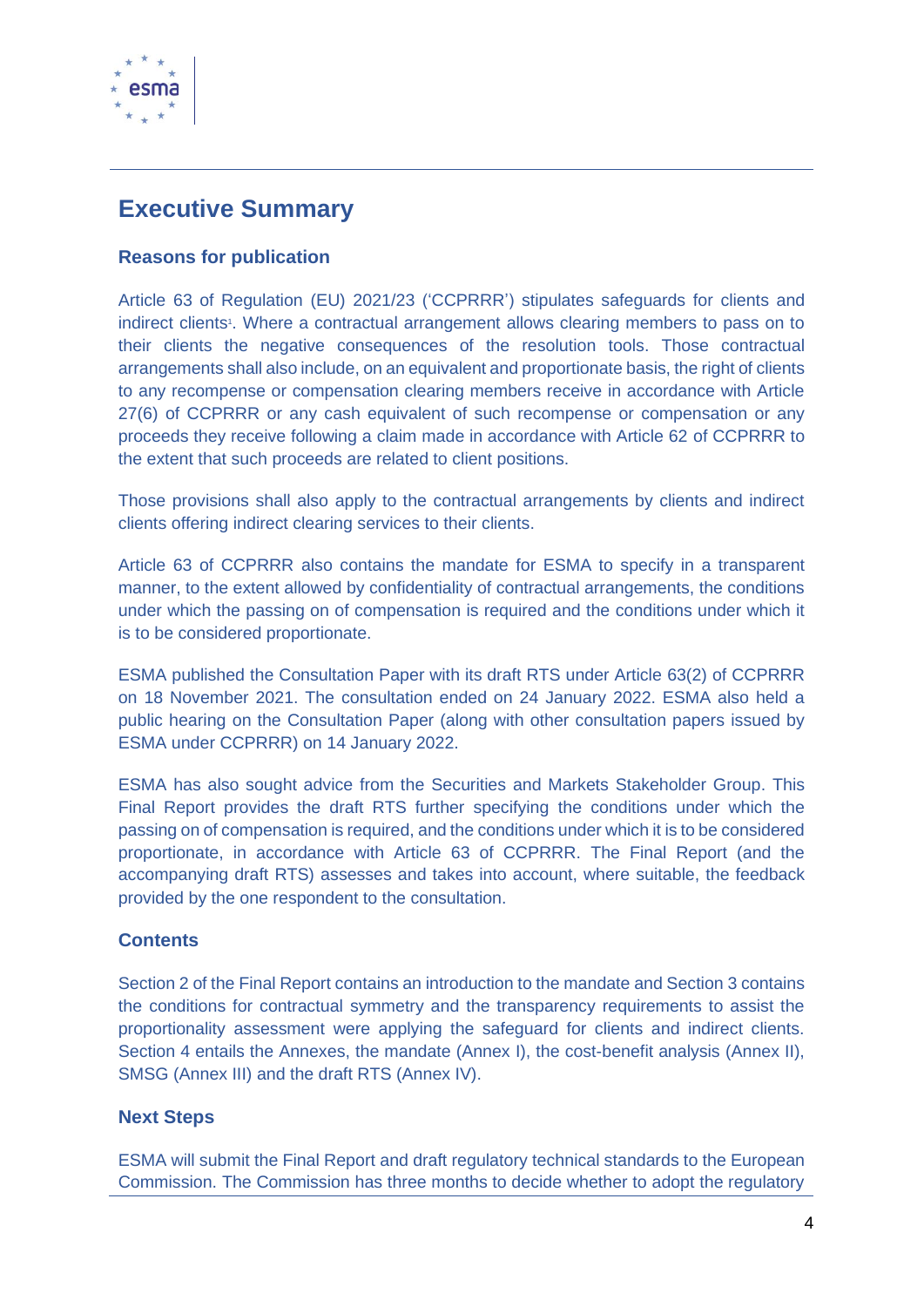

technical standards (in the form of a Commission Delegated Regulation). Following the adoption, the regulatory technical standards are then subject to non-objection by the European Parliament and the Council.

<sup>&</sup>lt;sup>1</sup> For the purposes of this paper the definitions of 'client' and 'indirect client' would be as defined in the Commission delegated regulation (EU) 2017/2154 of 22 September 2017 supplementing Regulation (EU) No 600/2014 of the European Parliament and of the Council with regard to regulatory technical standards on indirect clearing arrangements.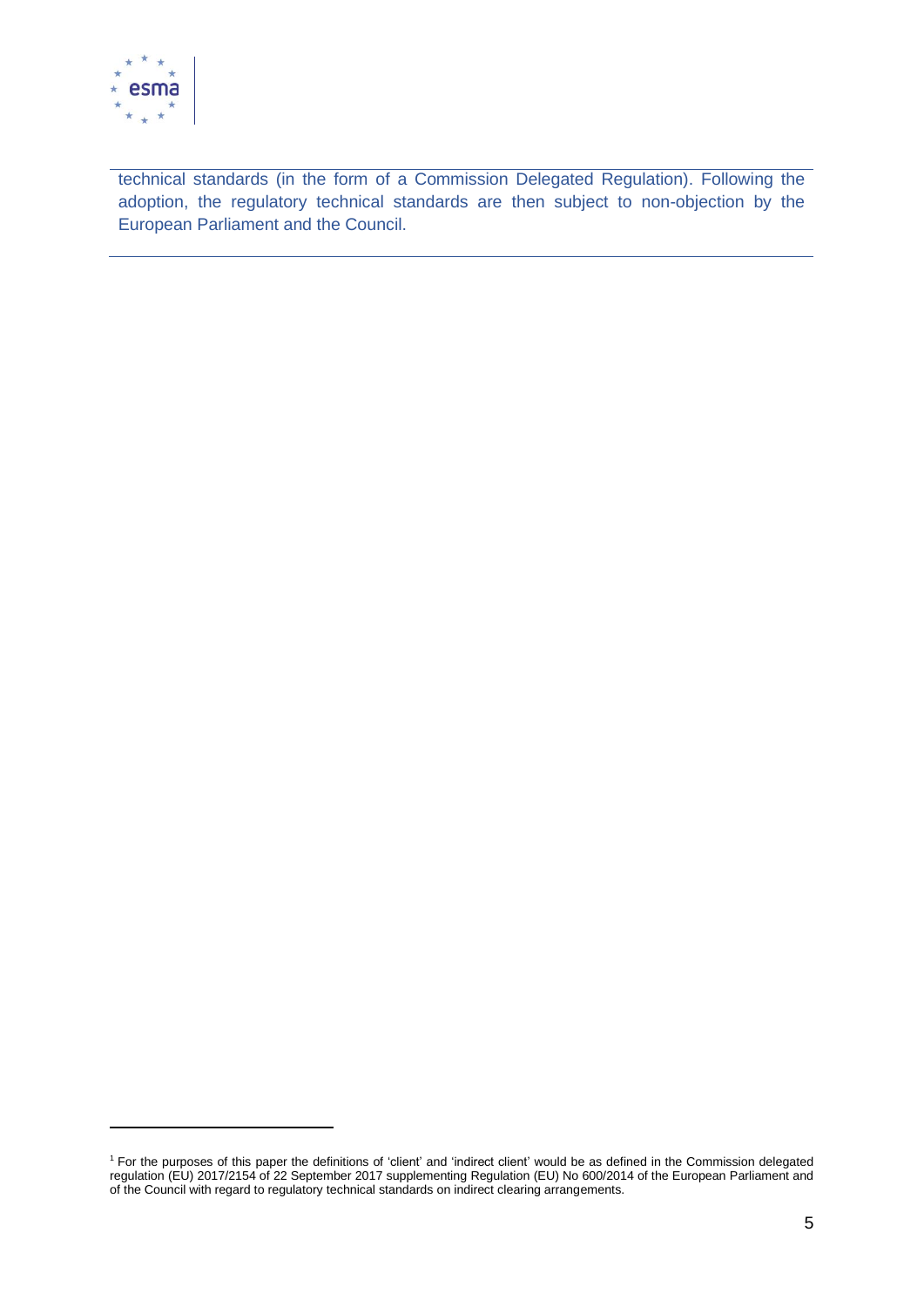

# <span id="page-6-0"></span>**1 Background**

- 1. The objective of the recovery and resolution framework is to ensure that CCPs set out measures to recover from financial distress, to maintain the critical functions of a CCP which is failing or likely to fail while winding up the remaining activities through normal insolvency proceedings, and to preserve financial stability while avoiding a significant adverse effect on the financial system and its ability to serve the real economy and minimising the cost of a CCP failure to taxpayers.
- 2. Regulation (EU) 2021/23 on recovery and resolution of central counterparties ('CCPRRR') was published in the Official Journal on 22 January 2021 and it entered into force on 12 February 2021<sup>2</sup>.
- 3. Article 63 of CCPRRR stipulates that where a contractual arrangement allows clearing members to pass on to their clients the negative consequences of the resolution tools those contractual arrangements shall also include, on an equivalent and proportionate basis, the right of clients to any recompense or compensation clearing members receive in accordance with Article 27(6) of CCPRRR or any cash equivalent of such recompense or compensation or any proceeds they receive following a claim made in accordance with Article 62 of CCPRRR to the extent that such proceeds are related to client positions. Those provisions also apply to the contractual arrangements by clients and indirect clients offering indirect clearing services to their clients. For the purpose of this Final Report, a clearing service providers should be understood as any clearing member, client or indirect client providing clearing services in the Union and clearing service users should be understood as any client or indirect client using clearing services provided by a clearing service provider.
- 4. ESMA's mandate is to develop a draft RTS in order to specify, in a transparent manner, the conditions under which the passing on of compensation, cash equivalent of such compensation or of any proceeds stemming from a NCWO (i.e. no creditor worse off, further described under Section 2, *Introduction*) claim is required, and the conditions under which it is to be considered proportionate. ESMA is required to submit the draft regulatory technical standards to the Commission by 12 February 2022.
- 5. ESMA published the Consultation Paper with its draft RTS under Article 63(2) of CCPRRR on 18 November 2021. The consultation ended on 24 January 2022 and ESMA received one response to the Consultation Paper. ESMA also held a public hearing on the Consultation Paper (along with other consultation papers issued by ESMA under CCPRRR) on 14 January 2022.

<sup>2</sup> REGULATION (EU) 2021/23 OF THE EUROPEAN PARLIAMENT AND OF THE COUNCIL of 16 December 2020 on a framework for the recovery and resolution of central counterparties and amending Regulations (EU) No 1095/2010, (EU) No 648/2012, (EU) No 600/2014, (EU) No 806/2014 and (EU) 2015/2365 and Directives 2002/47/EC, 2004/25/EC, 2007/36/EC, 2014/59/EU and (EU) 2017/1132 [https://eur-lex.europa.eu/legal-](https://eur-lex.europa.eu/legal-content/EN/TXT/?uri=uriserv%3AOJ.L_.2021.022.01.0001.01.ENG&toc=OJ%3AL%3A2021%3A022%3ATOC)

[content/EN/TXT/?uri=uriserv%3AOJ.L\\_.2021.022.01.0001.01.ENG&toc=OJ%3AL%3A2021%3A022%3ATOC](https://eur-lex.europa.eu/legal-content/EN/TXT/?uri=uriserv%3AOJ.L_.2021.022.01.0001.01.ENG&toc=OJ%3AL%3A2021%3A022%3ATOC)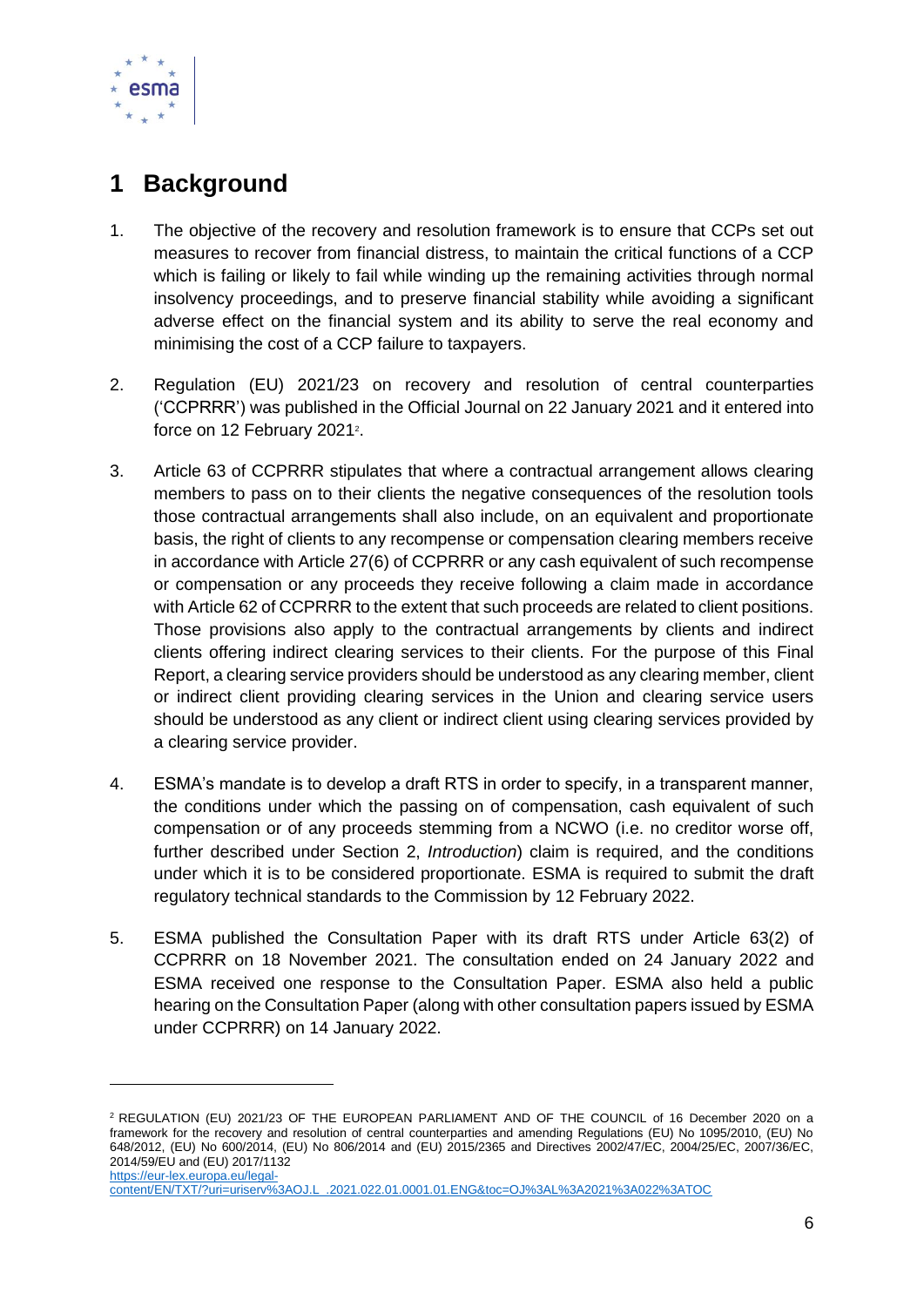

6. ESMA has also sought advice from the Securities and Markets Stakeholder Group. This Final Report provides the draft RTS further specifying the conditions under which the passing on of compensation is required, and the conditions under which it is to be considered proportionate, in accordance with Article 63 of CCPRRR. The Final Report (and the accompanying draft RTS) assesses and takes into account, where suitable, the feedback provided by the respondent to the consultation.

# <span id="page-7-0"></span>**2 Introduction**

- 7. The resolution process is subject to the no-creditor-worse-off principle<sup>3</sup>, i.e. where the resolution authority uses one or more resolution tools, it shall ensure that shareholders, clearing members and other creditors do not incur greater losses than they would have incurred had the resolution authority not taken resolution action in relation to the CCP at the time the resolution authority considered that the conditions for resolution were met and had the CCP instead been wound up under normal insolvency proceedings, following the full application of the applicable contractual obligations and other arrangements in its operating rules.
- 8. CCPRRR sets out the safeguards for shareholders, clearing members and other creditors and states that where any shareholder, clearing member or other creditor has incurred greater losses than it would have incurred if the resolution authority had not taken resolution action in relation to the CCP and the CCP had been wound up under normal insolvency proceedings, following the full application of the applicable contractual obligations or other arrangements in its operating rules, that shareholder, clearing member or other creditor shall be entitled to the payment of the difference<sup>4</sup>.
- 9. CCPRRR equally sets out safeguards for clients and indirect clients that are not "creditors" of the CCP, stating that where there are contractual arrangements allowing clearing members to pass on to their clients the *negative consequences* of the resolution tools, the contractual arrangements shall also include, on an equivalent and proportionate basis, the right of clients to any recompense or compensation clearing members receive in accordance with Article 27(6) of CCPRRR or any cash equivalent of such recompense or compensation or any proceeds they receive following a claim made in accordance with Article 62 of CCPRRR to the extent that such proceeds are related to client positions. It is noted that these requirements on the contractual arrangements also apply to the contractual arrangements by clients and indirect clients offering indirect clearing services to their clients<sup>5</sup>.
- 10. ESMA notes that the mandate under Article 63 of CCPRRR in relation to the safeguard for clients and indirect client concerns the case of compensation under Article 62 of CCPRRR and the case of compensation under Article  $27(6)$  of CCPRR $6$  (i.e. the

<sup>3</sup> Article 60 of CCPRRR No creditor worse off' principle

<sup>4</sup> Article 62 of CCPRRR Safeguard for shareholders, clearing members and other creditors

<sup>5</sup> Article 63 of CCPRRR Safeguard for clients and indirect clients

<sup>&</sup>lt;sup>6</sup> Article 27 of CCPRRR General provisions on resolution tools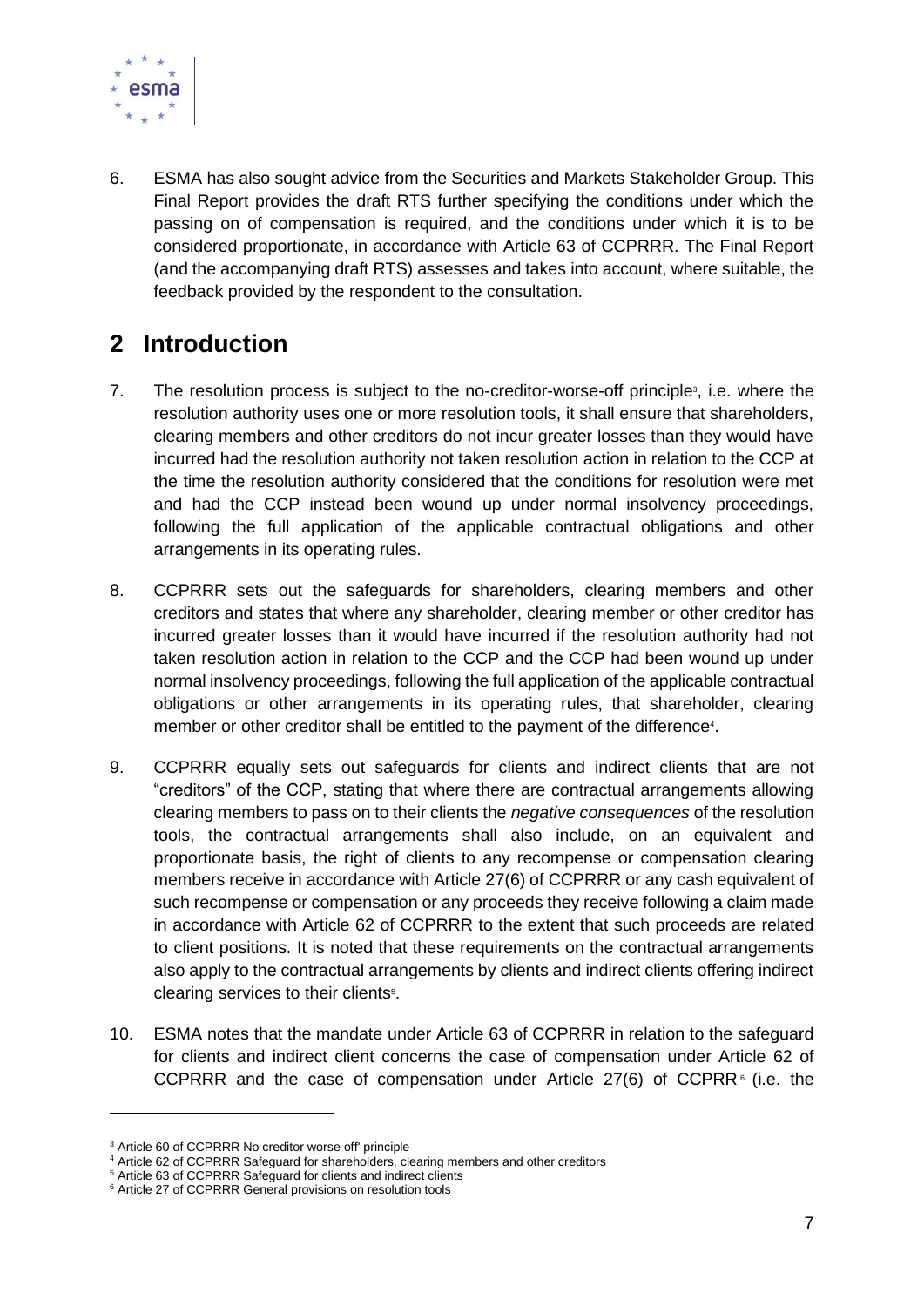

compensation where the resolution authority has decided to require the CCP to compensate non-defaulting clearing members for their losses stemming from the application of loss allocation tools *provided that the non-defaulting clearing member would have been entitled to the payment of the difference referred to in Article 62 of CCPRRR*).

# <span id="page-8-0"></span>**3 Safeguard for clients and indirect clients (Article 63 of CCPRRR)**

# <span id="page-8-1"></span>**3.1 Scope of the mandate**

- 11. The mandate requires ESMA to specify, in a transparent manner, to the extent allowed by confidentiality of contractual arrangements, the conditions under which the passing on of compensation, cash equivalent of such compensation or any proceeds is required, and the conditions under which it is to be considered proportionate.
- 12. Where contractual arrangements allow clearing members to pass on to their clients the negative consequences of the resolution tools, this is referred to in this Final Report as "contribution pass-on". Article 63 of CCPRRR states that where there is a contractual agreement for contribution pass-on, the contractual agreement shall also contain, on an equivalent and proportionate basis, the right of clients (or indirect clients) to any recompense or compensation clearing members receive. Compensation in this Final Report refers to compensations established through an Article 62 of CCPRRR claim and any compensation under Article 27(6) of CCPRRR where the resolution authority may require the CCP to compensate non-defaulting clearing members for their losses where stemming from the application of loss allocation tools, and where those losses are in excess of the losses that the non-defaulting clearing member would have borne under their obligations under the CCP's operating rules, provided that the non-defaulting clearing member would have been entitled to the payment of the difference referred to in Article 62 of CCPRRR.
- 13. The same principle applies where a client or indirect client have provided clearing services and engaged in contribution pass-on with its clients or indirect clients. The obligation for clearing service providers to pass on compensation to their clearing service users is in line with the contractual symmetry principle.
- 14. ESMA notes that the scope of the initial right of the clearing service provider to pass-on any negative consequence in the use of the resolution tools, to its clients (or indirect clients) is based on a contractual agreement. This agreed possibility for a clearing service provider to pass on negative consequences to its clearing service user (the contribution pass-on), is outside the remits of the mandate, hence whilst this step is outside the mandate, ESMA would encourage those aspects to be reflected upon by the clearing service providers to ensure any requests for contribution through contribution pass-on is properly managed by the clearing service provider.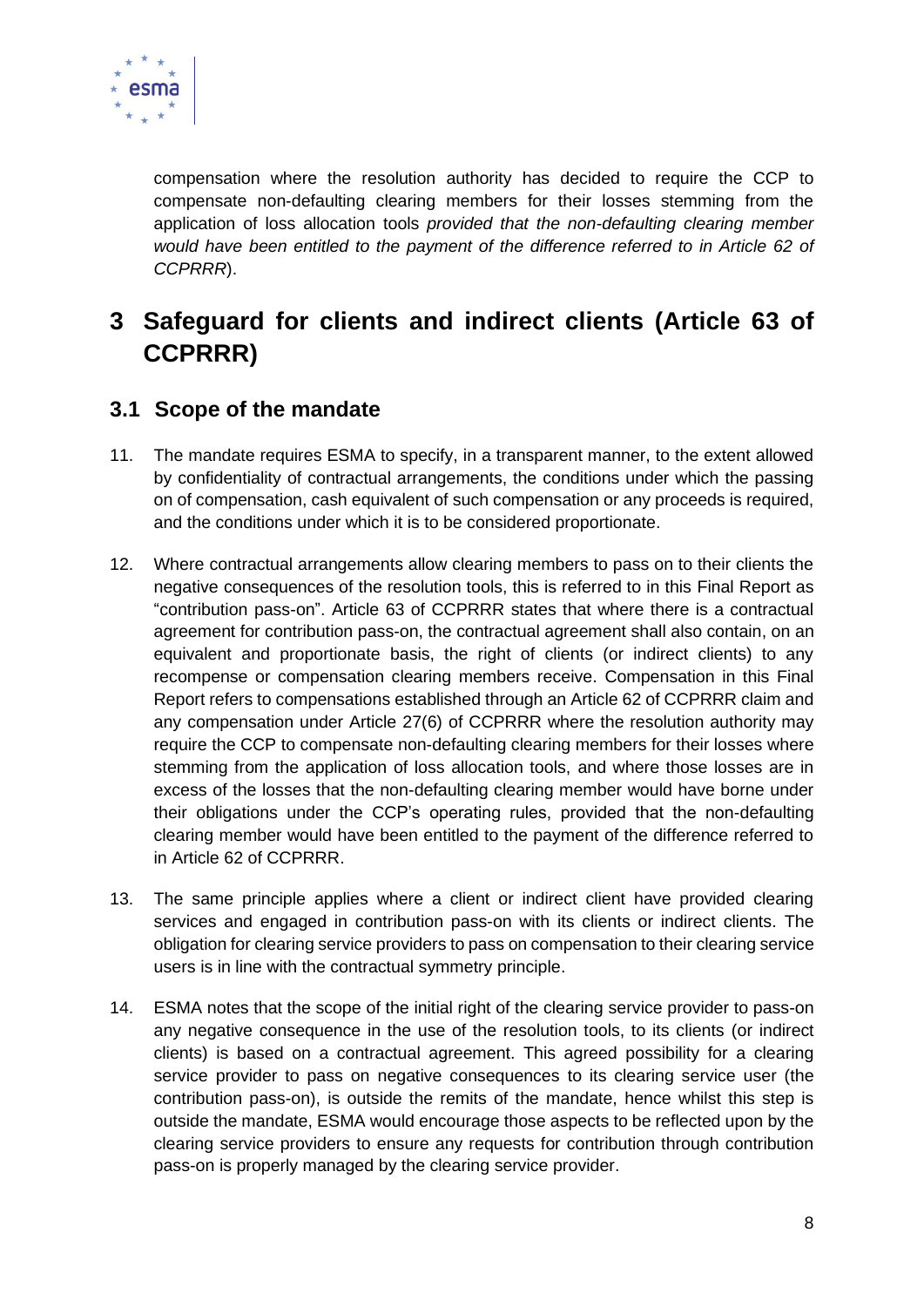

- 15. The reason for ESMA focusing on this is due to the fact that this first step of contribution pass-on is still indirectly important for the mandate, as it establishes the basis for any calculation of a distribution of any compensation. However, any contribution made under a contribution pass-on does not result in a compensation. Hence, once a contribution under a contribution pass-on is established the second step is to confirm that any compensation to be made under Article 62 of CCPRRR or Article 27(6) of CCPRRR is directly linked to the *relevant* contribution made, the one qualifying for compensation.
- 16. This is to say that any compensation has to be provided under Articles 62 or 27(6) of CCPRRR to be subject to the safeguards under Article 63 of CCPRRR.
- 17. Hence to be able to establish the conditions under which a compensation is to be considered proportionate this draft RTS includes the aspect on how to inform the clients and indirect clients of the basis of the calculations made to ensure any distribution is proportionate to the *relevant* contribution made. To be able to provide this information the clearing service provider should have all requests for contribution pass-on and contributions made clearly documented.

# <span id="page-9-0"></span>**3.2 Conditions for contractual symmetry**

18. ESMA suggests that the RTS regulates the minimum requirements to be applied by the clearing service providers in agreeing on reasonable commercial terms the compensation rights of the clients or indirect clients, subject to such a compensation having been confirmed under Article 62 of CCPRRR.

### <span id="page-9-1"></span>**3.2.1 Principle 1: Fair and reasonably**

- 19. Reasonable commercial terms shall ensure unbiased and rational contractual arrangements on how compensation should be distributed in a fair, non-discriminatory and transparent manner. This was reflected in the Consultation Paper under Article 2. This approach has been adjusted in the Final Report and the principle of fair, nondiscriminatory commercial terms is included under the different Articles of the draft RTS.
- 20. The contribution (i.e., the contribution pass-on) sets out the basis for the scope of any compensation payable by the clearing service provider to a clearing service user. However, it should be noted that the right for compensation does not equal the contribution made, as compensation is based on the confirmed overall NCWO claim, i.e. the payment of the difference, and any proceeds received are included in a compensation to the extent that such compensation received is related to client positions.

#### **Principle 1: Fair and reasonably from Consultation Paper**

A clearing service provider shall ensure that any passing through of a compensation to clearing service users are made on a fair, reasonable, non-discriminatory and transparent basis.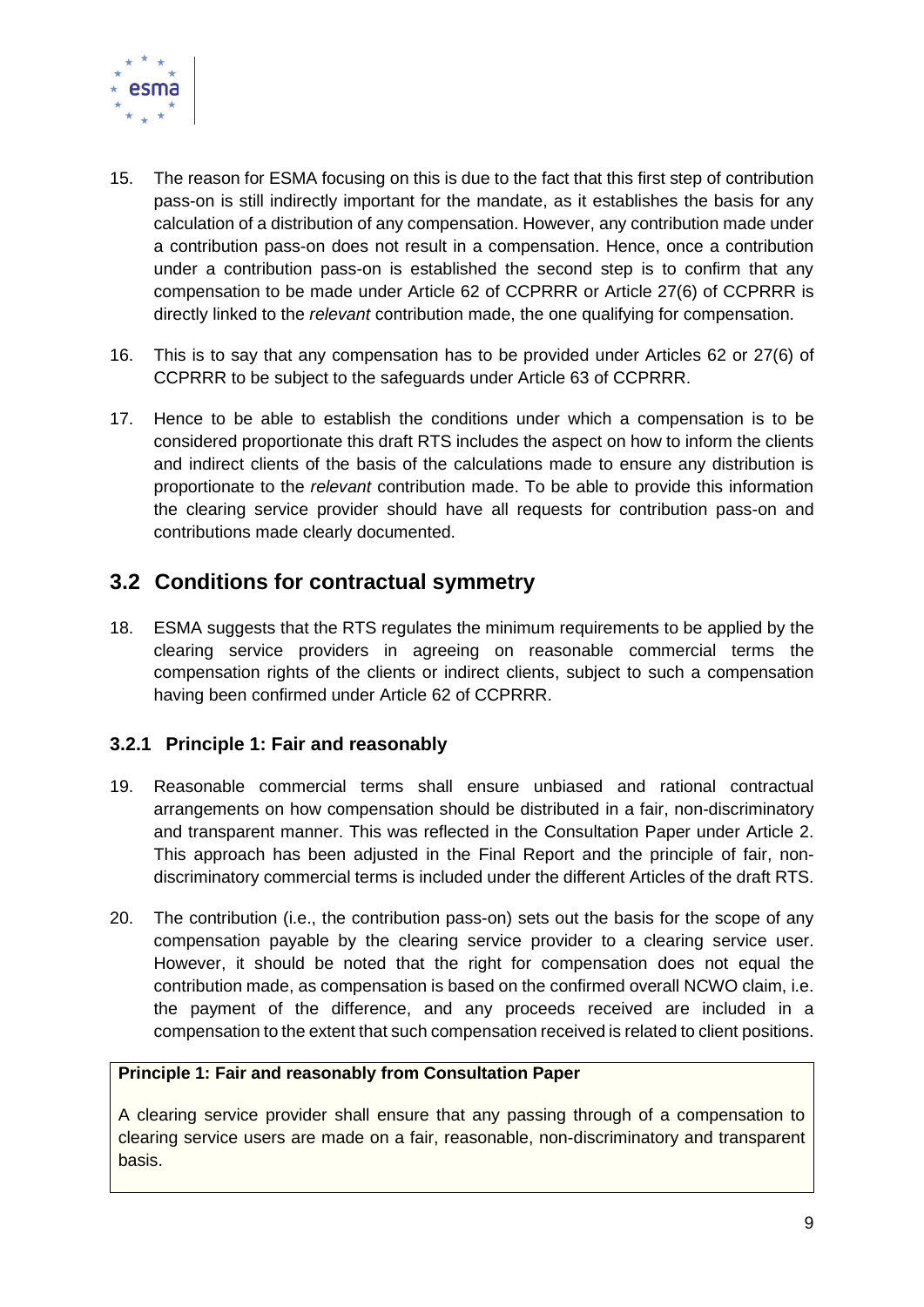

#### <span id="page-10-0"></span>3.2.1.1 Summary of responses

- 21. The respondent supports a fair and reasonable distribution of compensation and fully agree that clients and indirect clients should receive compensation if they participated in losses, and as long as these losses resulted in compensation payments under a NCWO claim. The respondent notes that compensation should be distributed only to parties who participated in losses that led to actual and justifiable payment of compensation. Otherwise, a distribution would not be fair.
- 22. The respondent illustrates this by the following example:
	- a) Clients and the clearing service providers incur losses from variation margin gains haircutting (VMGH) in excess of the limit in recovery. Additionally, the resolution authority enforces a recovery cash call for the clearing service providers. As the recovery cash call would have happened in recovery too, there will be no valid nocreditor-worse-off (NCWO) claim for this loss, even though that loss was incurred by the clearing service providers in a resolution scenario. Only the VMGH losses would justify valid NCWO claims.
	- b) Clients and the clearing service providers incur losses from VMGH, but within the limit in recovery. The resolution authority also calls the clearing service providers for a resolution cash call. In this case only the resolution cash call would justify a valid NCWO claim, but not the VMGH losses.
- 23. The respondent notes that in both examples there are losses that do not justify valid compensation payments under the NCWO safeguard, and a distribution of compensation payments to all parties that incurred losses would in those scenarios not constitute a fair compensation, as in both cases some losses would not justify compensation payments under the NCWO safeguard. The first scenario would disadvantage clients, the second scenario would disadvantage clearing service providers.
- 24. The respondent also notes that a clearing service provider only compensates its direct clients. Should a client be a clearing service provider itself, it will need to reimburse its clients.

#### <span id="page-10-1"></span>3.2.1.2 ESMA's feedback

- 25. ESMA agrees with the respondent that indeed any compensation is linked to a contribution made that is covered by a NCWO claim. ESMA has clarified this in this Final Report and has made minor drafting improvements in the RTS to clarify this point but not made material drafting changes as this aspect is already covered under Article 27(6) and Article 62 of CCPRRR.
- 26. ESMA also agrees with the understanding by the respondent that each clearing service provider is responsible for the distribution of compensation to its clients but would consider that this is sufficiently clear in the current RTS.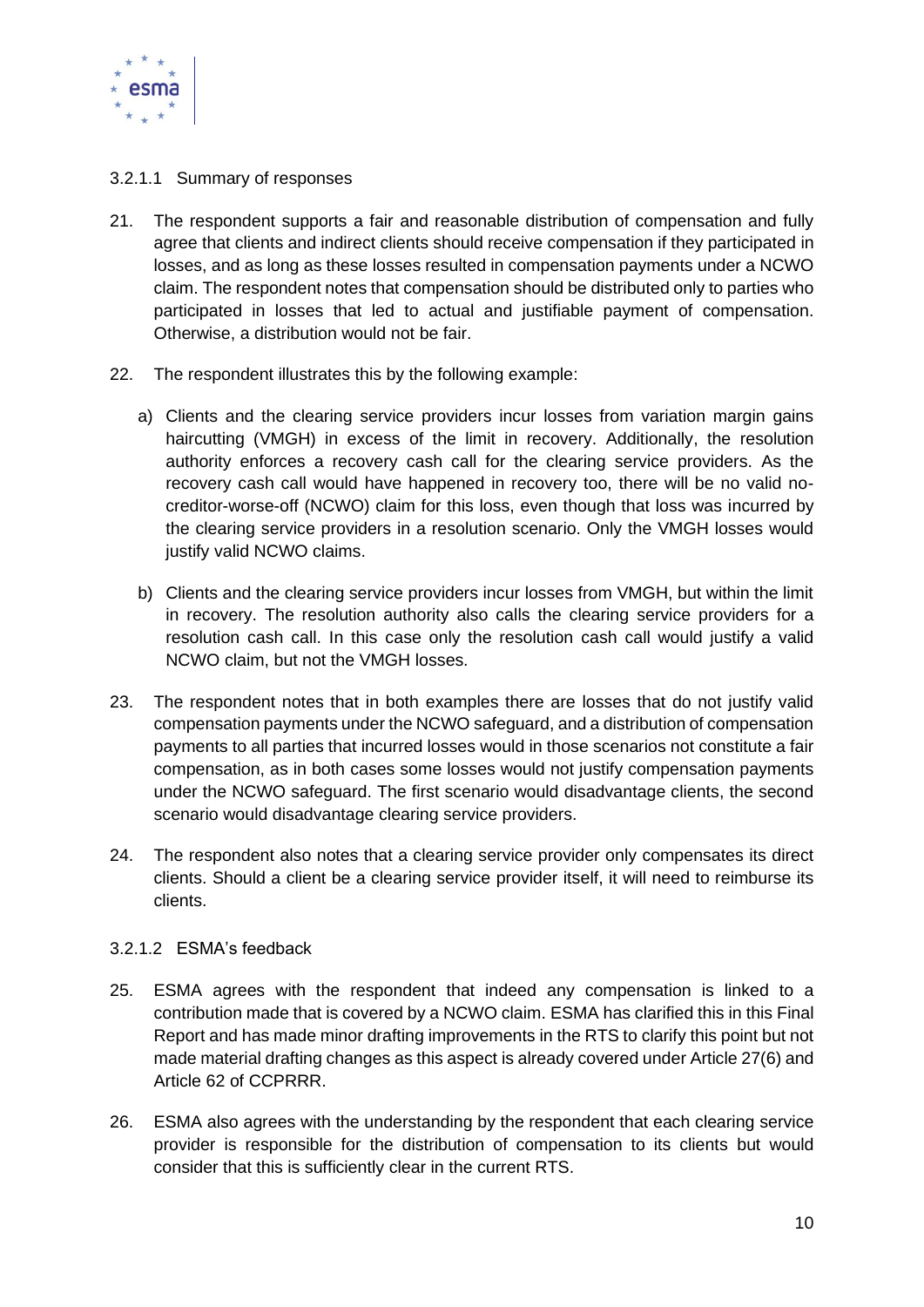

27. ESMA has in the Final Report included the principle 1 within the draft RTS under Articles 3 and 4.

### <span id="page-11-0"></span>**3.2.2 Principle 2: Pro-rata, fair and proportionate allocation of compensations**

- 28. As noted above, a compensation under Articles 63 or 27(6) of CCPRRR is subject to Article 62 of CCPRRR. This means that any compensation may not be reflecting the full contribution (i.e., the contribution pass-on) made under the resolution tools by clearing service users as not all contributions may qualify for compensation under Article 63 and Article 27(6) of CCPRRR.
- 29. ESMA notes the reference to the right of clients to any compensation clearing members receive from the CCP or any cash equivalent of such compensation or any proceeds they receive following a 'no creditor worse off' claim, *to the extent that these relate to client positions*. This would be understood as a reference to the contribution as a sequence, where the contribution request is proportionate to client positions, but where compensation will be depending on the decision on compensation under Article 62 of CCPRRR.
- 30. In addressing the proportionality, there is a reference in Article 27(6) of CCPRRR to take into account "any outstanding contractual obligations of the clearing members toward the CCP *and be deducted* from any entitlement to the payment of the difference referred to in Article 62" of CCPRRR hence the payment as calculated under Article 62 of CCPRRR will reflect the overall position by the clearing member, however, the compensation received shall still be distributed to the contributors based on the contribution made that qualifies for compensation under CCPRRR and to be distributed in a proportionate basis.

**Principle 2: Pro-rata, fair and proportionate allocation of compensations from Consultation Paper**

Where a compensation derives from a claim under Article 62 of CCPRRR, clearing service providers shall compensate their clearing service users where such clearing service users have contributed under the loss allocation tools.

Where the resolution authority has required a CCP under Article 27(6) of CCPRRR to compensate its clearing members, clearing service providers shall compensate their clearing service users where such clearing service users have contributed under the loss allocation tools.

Any allocation of compensation towards a contribution made by a clearing service user shall be made pro rata towards the contribution made and distributed proportionately and fairly.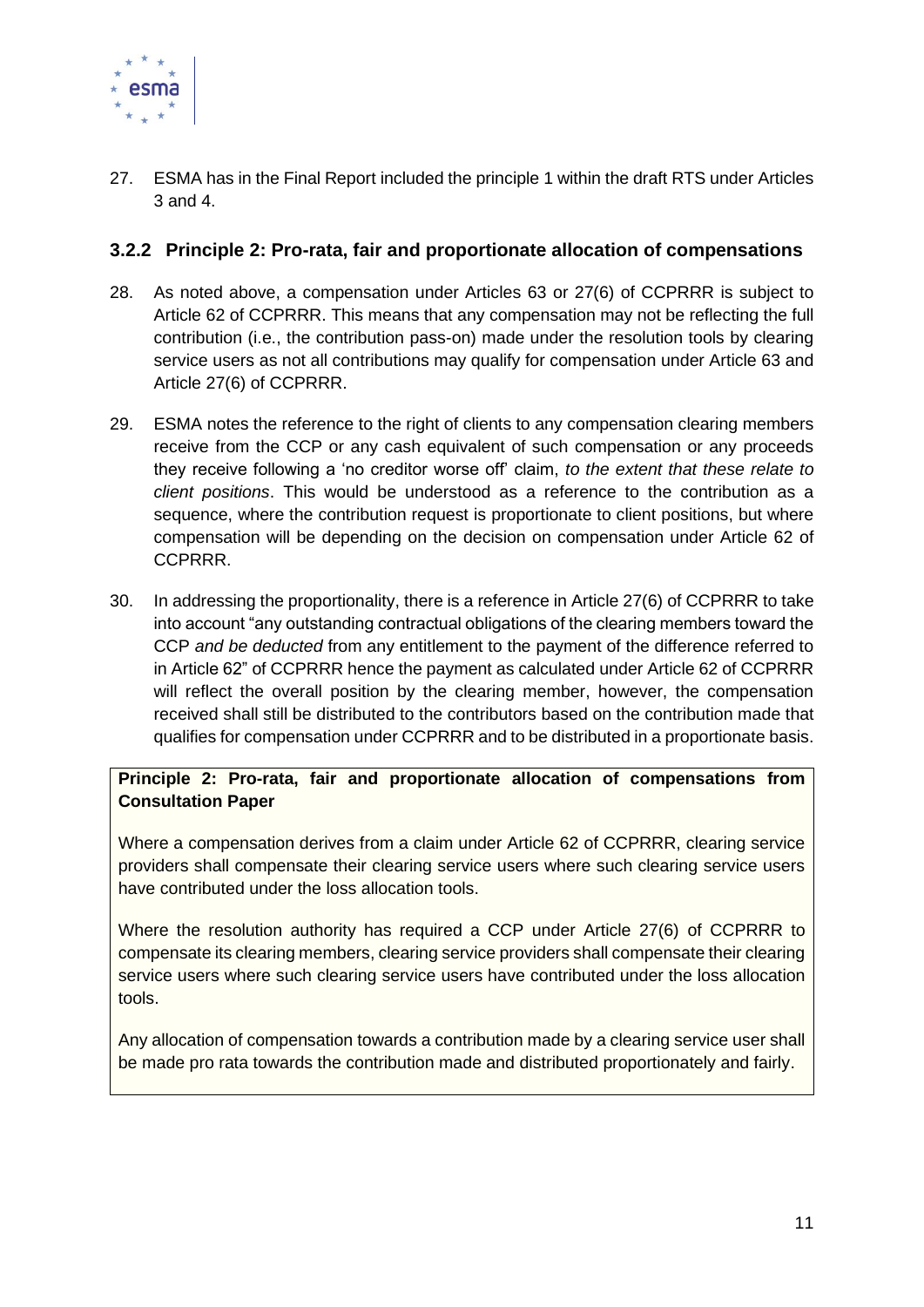

#### <span id="page-12-0"></span>3.2.2.1 Summary of consultation responses

- 31. The respondent notes that the wording of Principle 2 is not very clear as compensation should be proportionate to losses that cause and justify compensation under the NCWO safeguard, therefore not to all losses that were passed through to clients. If compensation were to be distributed proportionally to meet all pass-through losses, including those which do not justify a NCWO compensation payment, the requirement of fairness set out in Principle 1 would not be met.
- 32. Such respondent would also welcome further clarity on what the expectations are on clearing service providers in terms of providing or passing on compensation payments to clients in scenarios where the client relationship has terminated prior to such in scope compensation payments having been made. The respondent assumes that where such compensation payments relate to the period where the client relationship was still in place, they will still have to be passed on.

#### <span id="page-12-1"></span>3.2.2.2 ESMA's feedback

- 33. ESMA notes that there seems to be uncertainties on the scope of contribution pass-on's that qualifies for compensation and ESMA has clarified Article 2 of the draft RTS (that codifies principle 2) to ensure that it is clear that only contributions made under a contractually agreed contribution pass-on and that are thereafter subject to compensation under Article 62 or Article 26(7) of CCPRRR is subject to the requirement for compensation to clients and indirect clients under Article 63 of CCPRRR.
- 34. ESMA also agrees with the reflection of the respondent that it should be made clear that also a client that is no longer a client at the time of compensation shall have the same right to compensation as the clients that remains clients of the clearing service provider. This is now clear from Article 3(3) of the draft RTS.

### <span id="page-12-2"></span>**3.2.3 Principle 3: Set-off**

35. Where a clearing service provider is obliged under the contractual agreement to distribute compensation to a clearing service user the clearing service provider may apply set-off but only where such obligation is, at the time of set-off, due and payable by such party. However, where such deduction is applied, at the level of the clearing service provider, the calculation of reimbursements to the clearing service user shall be based on the original amount, i.e., before any deduction or reduction was made by the clearing service provider.

#### **Principle 3: Set-off from Consultation Paper**

A clearing service provider may set-off a compensation payment towards any obligation owed by the client (or indirect client) to the original amount but only where such obligation is, at the time of set-off, due and payable by such party.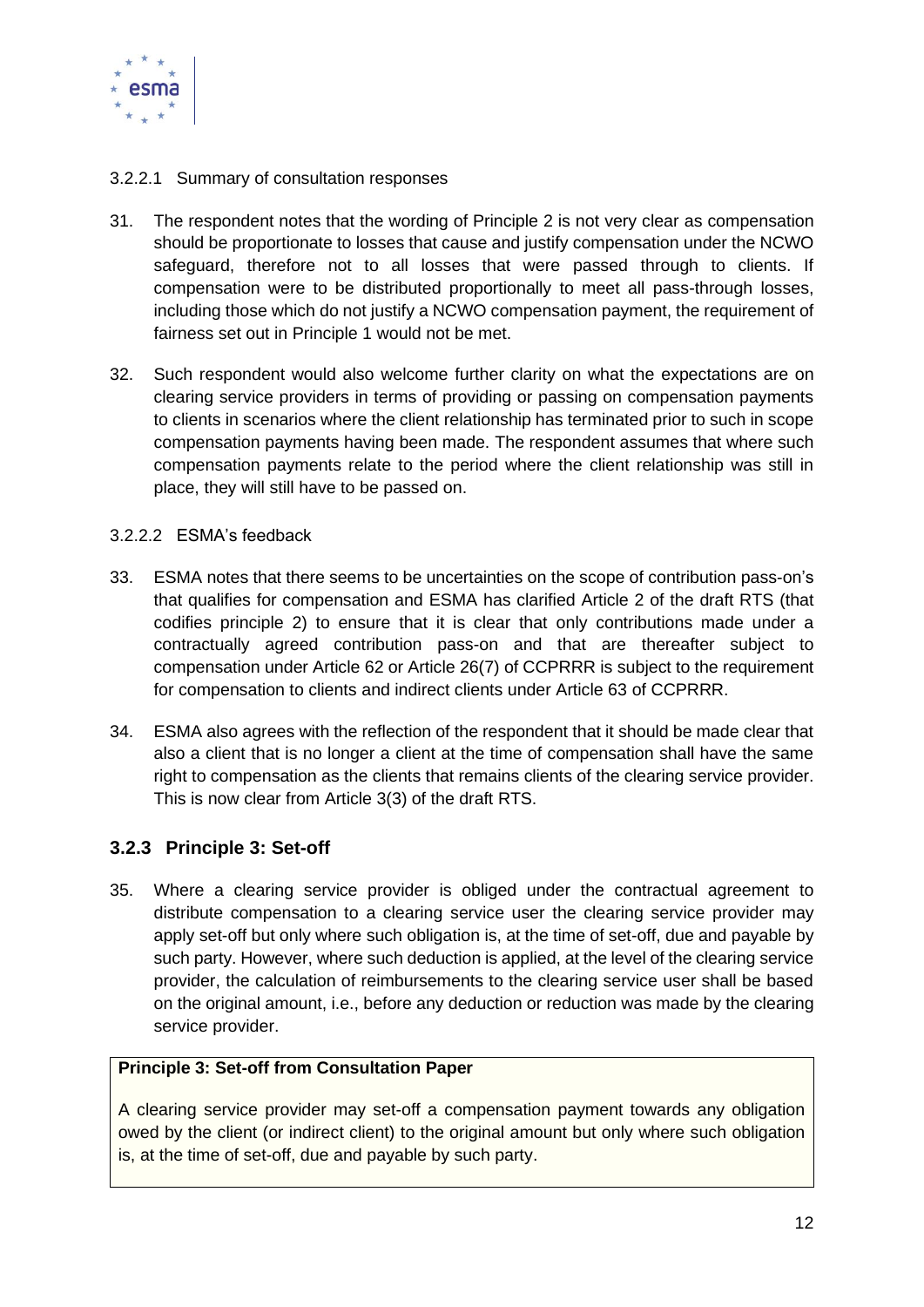

However, where such deduction is applied at the level of the clearing service provider towards a clearing service user also acting as a clearing service provider, the calculation of reimbursements to its clearing service users shall be based on the original amount, i.e. before any deduction or reduction was made.

Example 1: The Resolution Authority directs the CCP to reimburse EUR 300 million to one of its CM (CM1). CM1 has 3 clients (C1, C2, C3) to which it should consequently reimburse different amounts. CM1 has a claim against C1 that is due and payable, hence CM1 may deduct the corresponding amount before transferring the reminder of the reimbursement to C1. However, C1 has not contributed itself, but 2 of its clients (i.e. indirect clients) have. This means that C1 should use the original amount, i.e. the original amount of compensation due by CM1 to C1 before the qualifying debt off-set was applied, when calculating the compensation C1 shall provide to its indirect clients.

- <span id="page-13-0"></span>3.2.3.1 Summary of consultation responses
- <span id="page-13-1"></span>36. The respondent generally agrees with Principle 3.
- 3.2.3.2 ESMA's feedback
- <span id="page-13-2"></span>37. No changes envisaged beside drafting improvements.

### **3.2.4 Principle 4: Segregation**

#### **Principle 4: Segregation from Consultation Paper**

Any compensation received by a clearing service provider on behalf of a clearing service user shall, when received, be held separately on a segregated account by the clearing service provider.

#### <span id="page-13-3"></span>3.2.4.1 Summary of consultation responses

- 38. The respondent generally agrees with Principle 4 and notes that market conditions after a CCP resolution could be very stressed, and that segregation of the compensation, which might partially be client money, could provide comfort to clients that the funds are protected in the event of a follow-up default of their clearing member.
- <span id="page-13-4"></span>3.2.4.2 ESMA's feedback
- 39. No changes envisaged.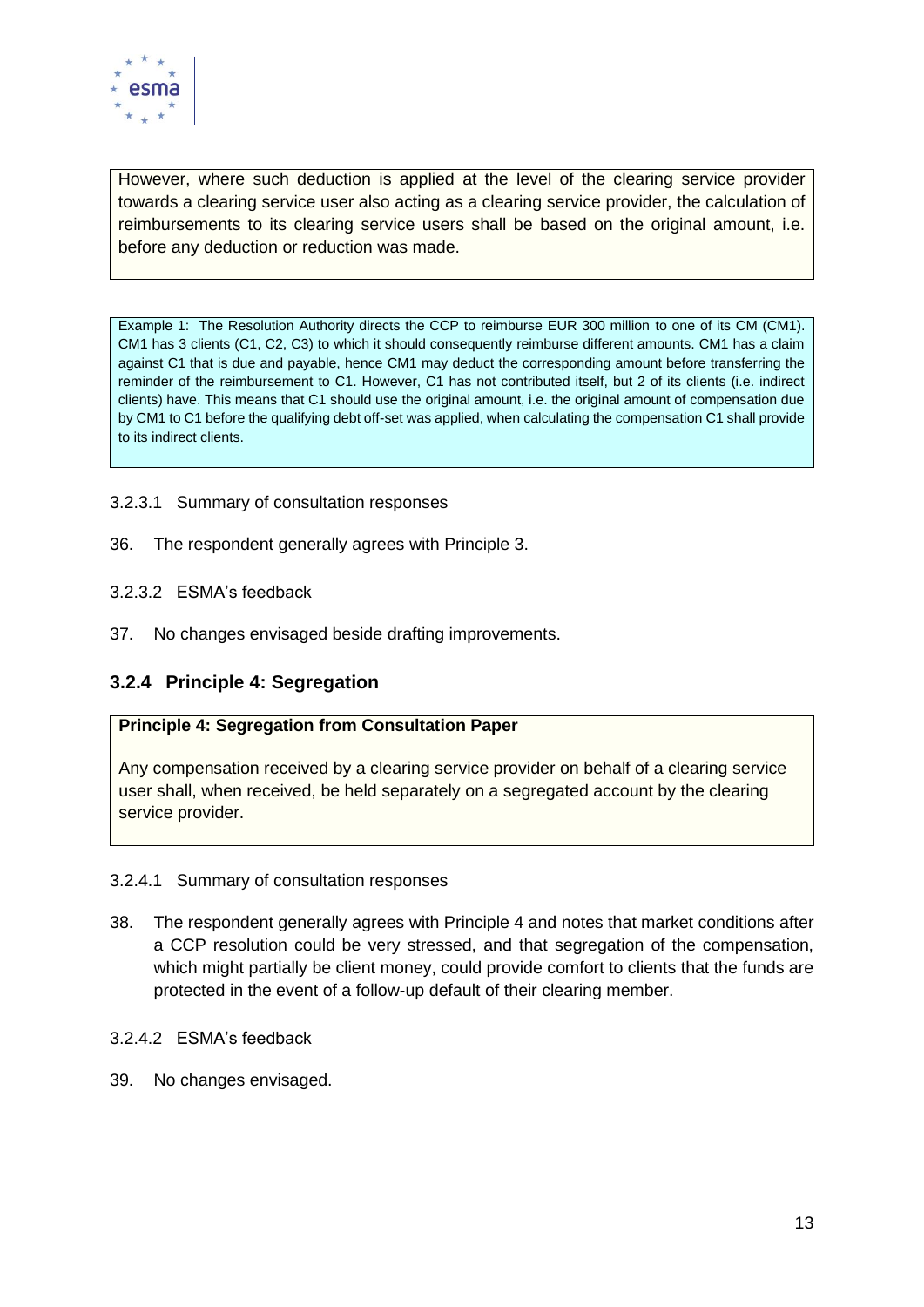

### <span id="page-14-0"></span>**3.2.5 Principle 5: Pari-passu**

#### **Principle 5: Pari-passu from Consultation Paper**

A clearing service provider shall allocate all compensation received pari-passu between its own house accounts and client accounts.

#### <span id="page-14-1"></span>3.2.5.1 Summary of consultation responses

40. The respondent notes that Principle 5 should be amended to make clear that the allocation of compensation on a pari-passu basis should equally only apply to losses that lead to a justified claim for compensation under the NCWO safeguard.

#### <span id="page-14-2"></span>3.2.5.2 ESMA's feed back

41. As mentioned above, ESMA agrees with this and have adjusted the draft RTS accordingly to make this clearer. ESMA has in addition replaced the term "pari passu" with a statement that the clearing service provider should not apply any subordination clauses and not apply any ranking when distributing any compensation, recompense, cash equivalent thereof or proceeds.

#### <span id="page-14-3"></span>**3.2.6 Principle 6: Compensation instruments**

- 42. Proportionality is also relevant in relation to types of compensation instruments, such as financial instruments, instruments of ownership, debt instruments or instruments recognising a claim on the CCP's future profits. The principle is that the composition of the contribution should be the same (equal) between the recipients and proportionate to the contribution.
- 43. The right of clearing service users is to receive *any recompense or compensation* received under Article 27(6) of CCPRRR or *any cash equivalent of such recompense or compensation* or any proceeds received following a claim made in accordance with Article 62 of CCPRRR to the extent that such proceeds are related to client positions. Article 27(6) of CCPRRR states that the compensation referred to in the first subparagraph may take the form of instruments of ownership, debt instruments or instruments recognising a claim on the CCP's future profits and that the amount of instruments issued to each affected non-defaulting clearing member shall be proportionate to the excess loss identified. Article 62 of CCPRRR refers to *payment of the difference*. Reading Articles 62, 63 and 27(6) of CCPRRR jointly, ESMA would understand that the form of compensation includes cash compensation as well as other forms of financial instruments as listed above.
- 44. However as the list of instruments that may be used to compensate clearing members, clients and indirect clients is very wide, this may have two effects: (i) different instruments bear different risks, where cash risk is generally low and a claim in the CCP's future profit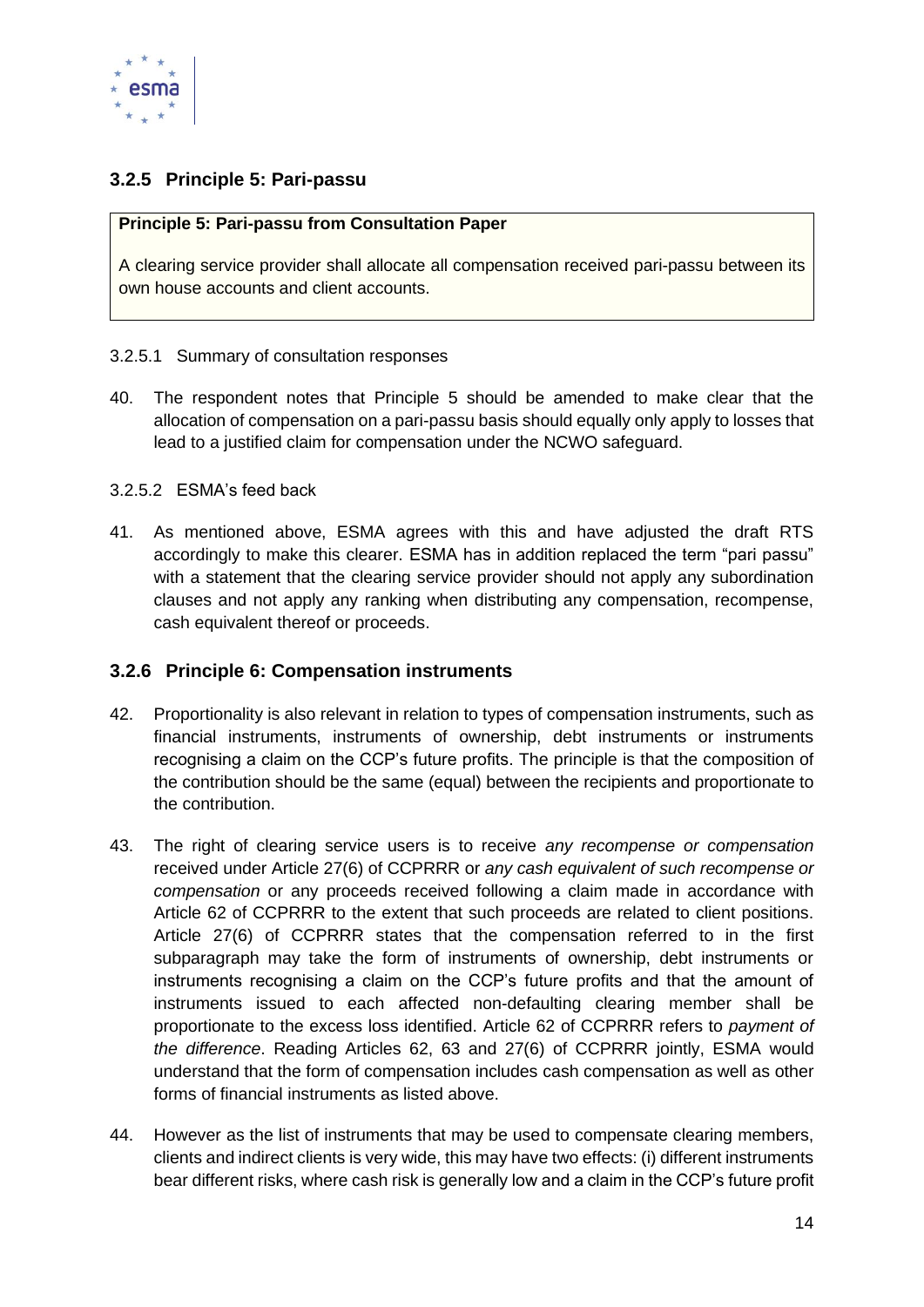

generally bears a high risk, and (ii) there may be cases where for some of the clearing service users, a type of instrument may cause problem, such as registration of such instruments in different systems.

- 45. In relation to the different risks in relation to the different form of compensation, the clearing service provider shall divide the different types of instruments equally between the clearing service users.
- 46. The Consultation Paper further proposed that in relation to the second situation, the clearing service provider may provide a substitution to the clearing service user, by which it would pass on the compensation in a different form. Such transformation shall be done on the basis of a reasonable valuation and not be imposed on the clearing service user. However, this approach has been amended, as set out below, following the response to the consultation paper.

#### **Principle 6: Compensation instruments from Consultation Paper**

The clearing service provider shall divide the different types of instruments equally between the clearing service users.

The clearing service provider may offer a substitution to the clearing service user, by which it would pass on the compensation in a different form. Such transformation shall be done on the basis of a reasonable valuation and not be imposed on the clearing service user.

Example 2: Where the clearing member and two of its clients shall share the compensation made by the CCP of EUR 10 million, and where the compensation consists of EUR 1 million as a cash payment, EUR 3 million as debt instruments, EUR 3 million as instruments recognising a claim in the CCPs future and finally EUR 3 million in financial instruments, the clearing member cannot allocate the cash and the financial instruments (assuming those bear the lowest risk) to itself and then distribute the remaining instruments to the clients, but have to split each type of instrument or cash between the parties, equally. Assuming they have all contributed with 10 million each, each of the clearing member, the client 1 and the client 2 will each receive (i) EUR 333, 000 as a cash payment, (ii) EUR 1 million in debt instruments, (iii) EUR 1 million in instruments recognising a claim in the CCPs future and (iv) finally EUR 1 million in financial instruments.

#### <span id="page-15-0"></span>3.2.6.1 Summary of consultation responses

47. The respondent notes that provided the compensation is allocated fairly (i.e. only for losses that led to compensation under the NCWO safeguard), the respondent agrees that the different types of instruments should be divided equally between clearing service users. The respondent however believes that clearing service providers should not be required to provide compensation in substituted instruments, especially not when doing so would be at the expense of and would be disadvantageous to the clearing service provider (notwithstanding the fact that the clearing service provider may provide transformation services to a compensated client).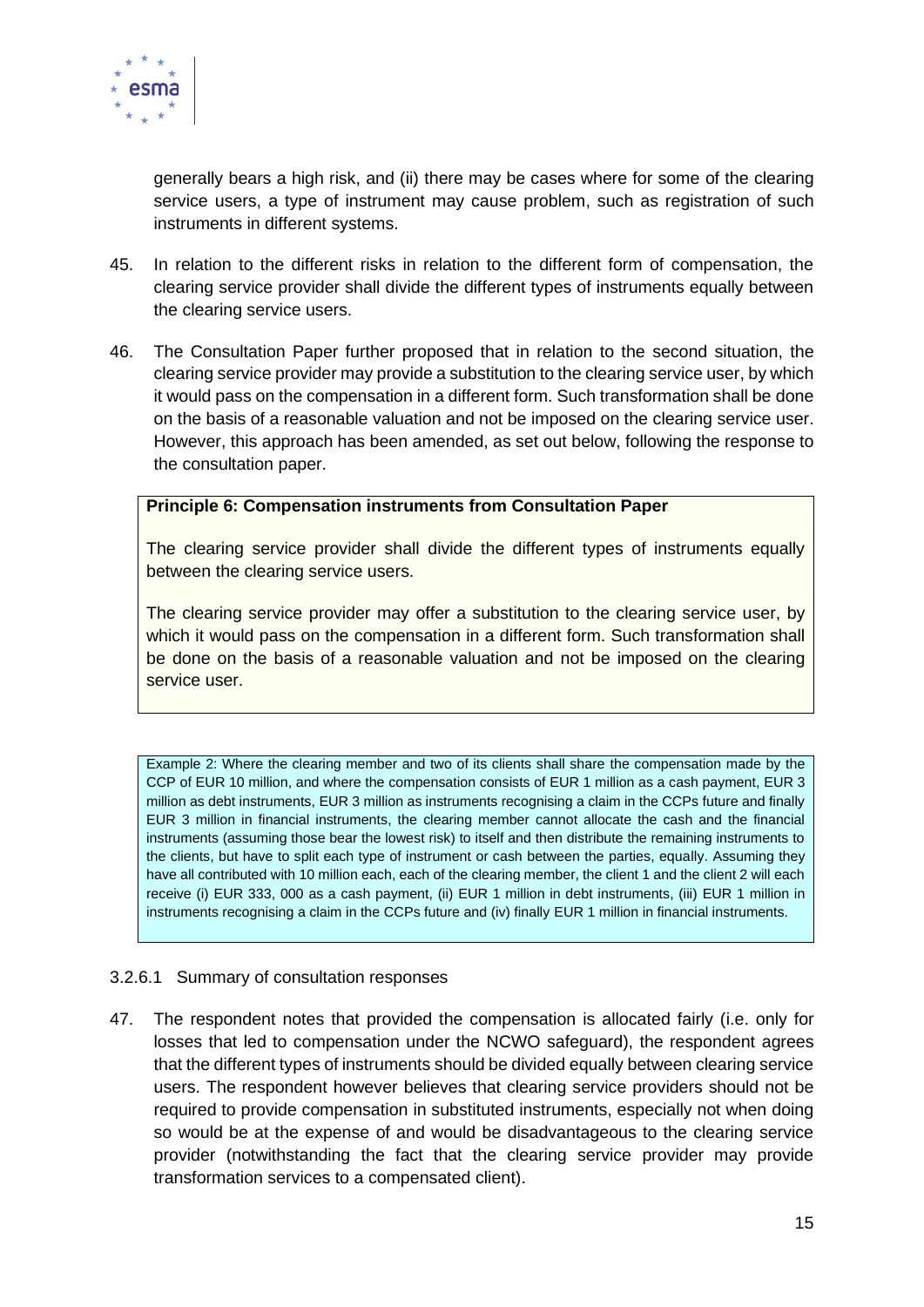

- 48. Hence such respondent welcomes the clause that the clearing service provider could "distribute the instruments to an alternative addressee as directed by the clearing service user": and notes that this implies that the clearing service user is being able to sell the asset to another party, which provides the possibility of achieving the best market price.
- 49. The respondent notes that while supporting the idea that a clearing service provider supports any requests from clearing users to substitute unwanted compensation instruments into a different type of instrument, the respondent equally believes there should not be a legal requirement for the clearing service provider to do so. The respondent believes the best outcome would be market based: allowing the client to sell whatever compensation is not desirable or would not be in line with its investment policies.

#### <span id="page-16-0"></span>3.2.6.2 ESMA's feedback

- 50. ESMA initially saw benefit of applying two options, the substitution and the re-directed delivery that could be used for many situations and indeed as pointed out by the respondent in selling a compensation provided in an instrument that the clearing service user may not be able receive or may not be interested to hold.
- 51. ESMA has carefully considered if by providing the two options, the substitution and the re-directed delivery, the draft RTS is made unnecessary complex. ESMA has concluded that indeed a process for substitution may not provide added benefit for the clearing service user compared to the possibility to direct the delivery of the instruments to another party.
- 52. In addition, ESMA has provided the possibility that where a clearing service provider is unable to accommodate the clearing service user request for change in recipient it should provide the reason for this and that the clearing service provider, in this situation, should sell the relevant instruments to a reasonable price using a fair market price and transfer the amount received to the clearing service user instead of the financial instruments that were initially to be delivered.
- <span id="page-16-1"></span>53. ESMA has amended the RTS accordingly.

## 3.3 Transparency requirements to assist the proportionality assessment

#### <span id="page-16-2"></span>**3.3.1 Disclosure**

54. Article 63 of CCPRRR states that contractual arrangements allowing clearing members to pass on to their clients the negative consequences of the resolution tools shall also include, on an equivalent and proportionate basis, the right of clients to any recompense or compensation clearing members receive, hence the possibility for any contribution pass-on and following compensations are subject to contractual agreement, and it is within the remits of the parties to agree on.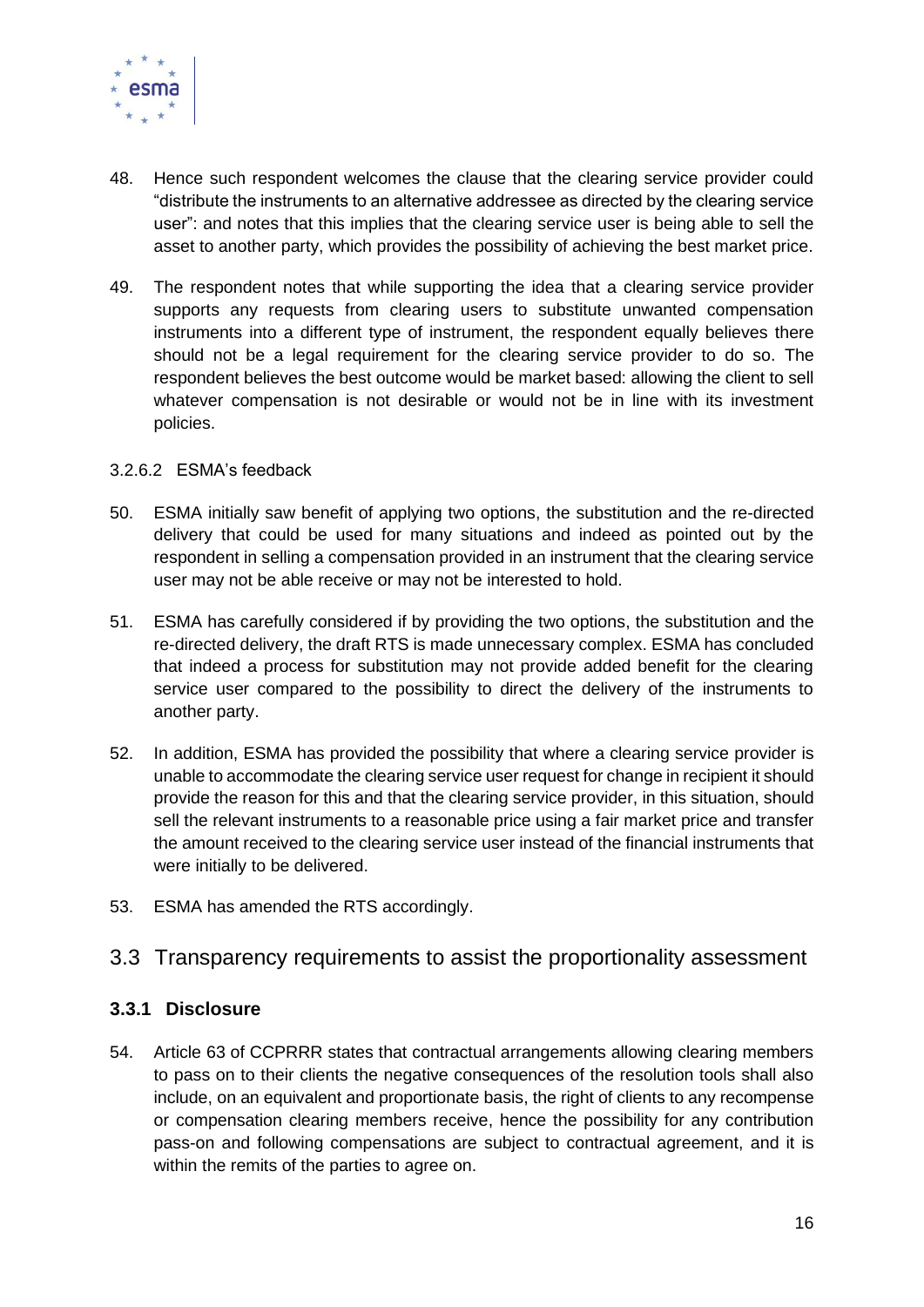

- 55. The reference in the mandate "to specify, in a transparent manner, to the extent allowed by confidentiality of contractual arrangements," shall be considered in light of the limitations set out above. ESMA concludes that the mandate suggests a transparency beyond the contractual parties to the agreement as it requests ESMA to specify the conditions for compensation in a transparent manner, hence possibly to the market, the CCP and the relevant authorities, but within the remits of any confidentiality of a contractual arrangement and noting that the mandate does not refer to a public disclosure.
- 56. A compensation claim can only arise once a NCWO claim has been awarded under Article 62 of CCPRRR and will follow the procedure under CCPRRR and be subject to public disclosure in accordance with the principles laid out in CCPRRR. ESMA would therefore not establish any additional requirement for public disclosure on compensation.
- 57. Also, as the relationship between clearing service providers and clients or indirect clients are subject to requirements under other regulations, there may be a requirement under those regulations to publicly disclose some main features of the obligation to contribute to CCPs under the resolution loss allocation tools.

### <span id="page-17-0"></span>**3.3.2 Principle 7: Transparency - notice requirements**

- 58. ESMA initially suggested that to ensure qualifying compensations are proportionate, the clearing service providers should be subject to some transparency requirements towards the clearing service users and towards the resolution authority in relation to the distribution of compensations.
- 59. ESMA envisages that where any contribution is required to be made by clearing service users, in accordance with the agreed terms, and where such contribution is to be provided to the CCP (directly or indirectly) by clearing service providers, there are clear benefits of a documentation trail.
- 60. The consultation paper provided the proposal that the notice to a clearing service user in relation to compensation allocations should contain the information listed below, however this approach has been slightly amended following the response to the consultation paper:
	- a) A copy of the decision of the resolution authority to require the CCP to provide compensation to the clearing members;
	- b) A copy of the decision by the resolution authority that the clearing service provider is entitled to the payment of the difference referred to in Article 62 of CCPRRR;
	- c) Information on the compensation received by the clearing service provider before any set-off or other deductions were made (if any);
	- d) A simulation evidencing how such compensation amount will be proportionally distributed between the clearing service users having made contributions;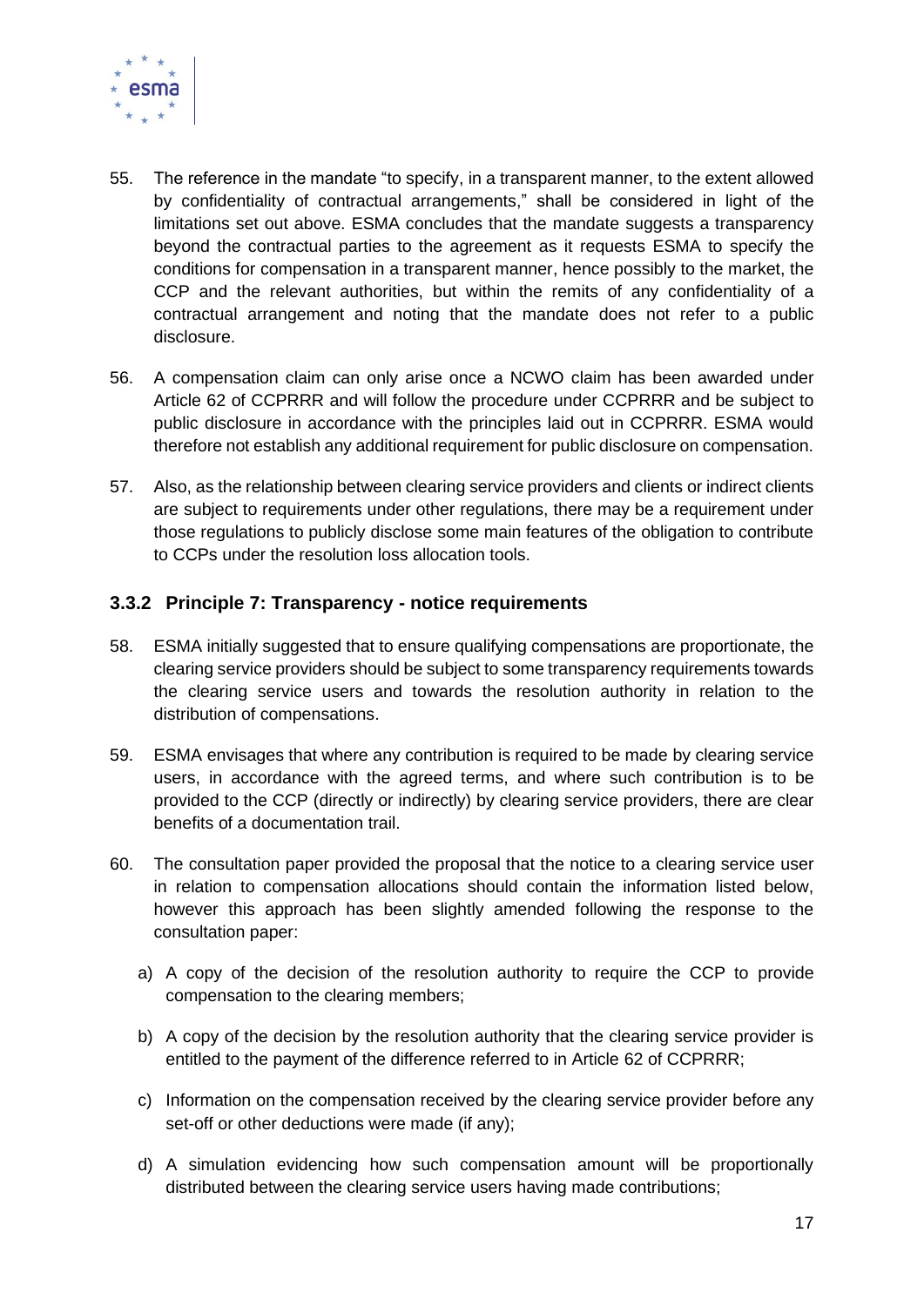

- e) Information on the form under which the compensation amount has been provided to the clearing service provider, separating between cash or any other form of financial instruments, or through instruments of ownership, debt instruments or instruments recognising a claim on the future profits of the CCP;
- f) Information on the composition of the compensation amount for the clearing service users and details on the overall distribution of the compensation amount between clearing service users and house accounts and the combination of different types of cash or instruments provided based on the initial compensation received by the clearing service provider; and
- g) Any calculation of interest or any other relevant term effecting the compensation.
- 61. It was also proposed in the Consultation Paper that where the clearing service provider provides written notices to its clearing service users, the resolution authority should be provided, by the clearing service provider, a weekly summary of all such written notices provided to its clearing service users identifying and providing details on compensation provided or to be provided to such clearing service users based on the contributions made by such clearing service users in accordance with the agreed terms between the parties.
- 62. This proposed transparency was intending to assist the resolution authority to ensure the conditions under the RTS are met and to inform the resolution authority of the endallocation of compensations.

#### **Principle 7: Transparency - notice requirements from Consultation Paper**

Contribution allocation should be subject to a clear documentation trail and the clearing service provider shall provide notices specifying contribution, allocation and the composition of the compensation received to clearing service users. Such notices shall also be shared with the resolution authority.

#### <span id="page-18-0"></span>3.3.2.1 Summary of consultation responses

- 63. The respondent agrees that there are clear benefits of a documentation trail and agrees with the proposals in the consultation, other than the requirement of a simulation in Article 5 (2) d) "A simulation evidencing how such compensation amount will be proportionally distributed between the clearing service users having made contributions".
- 64. The respondent notes that more clarity would be required concerning this "simulation exercise" and what it entails and whether this would affect confidentiality requirements and that under no circumstances should one client be able to see position sizes or losses of other clients or their clearing service provider. A "simulation exercise" could be acceptable if it is performed with made-up numbers for illustration purposes only.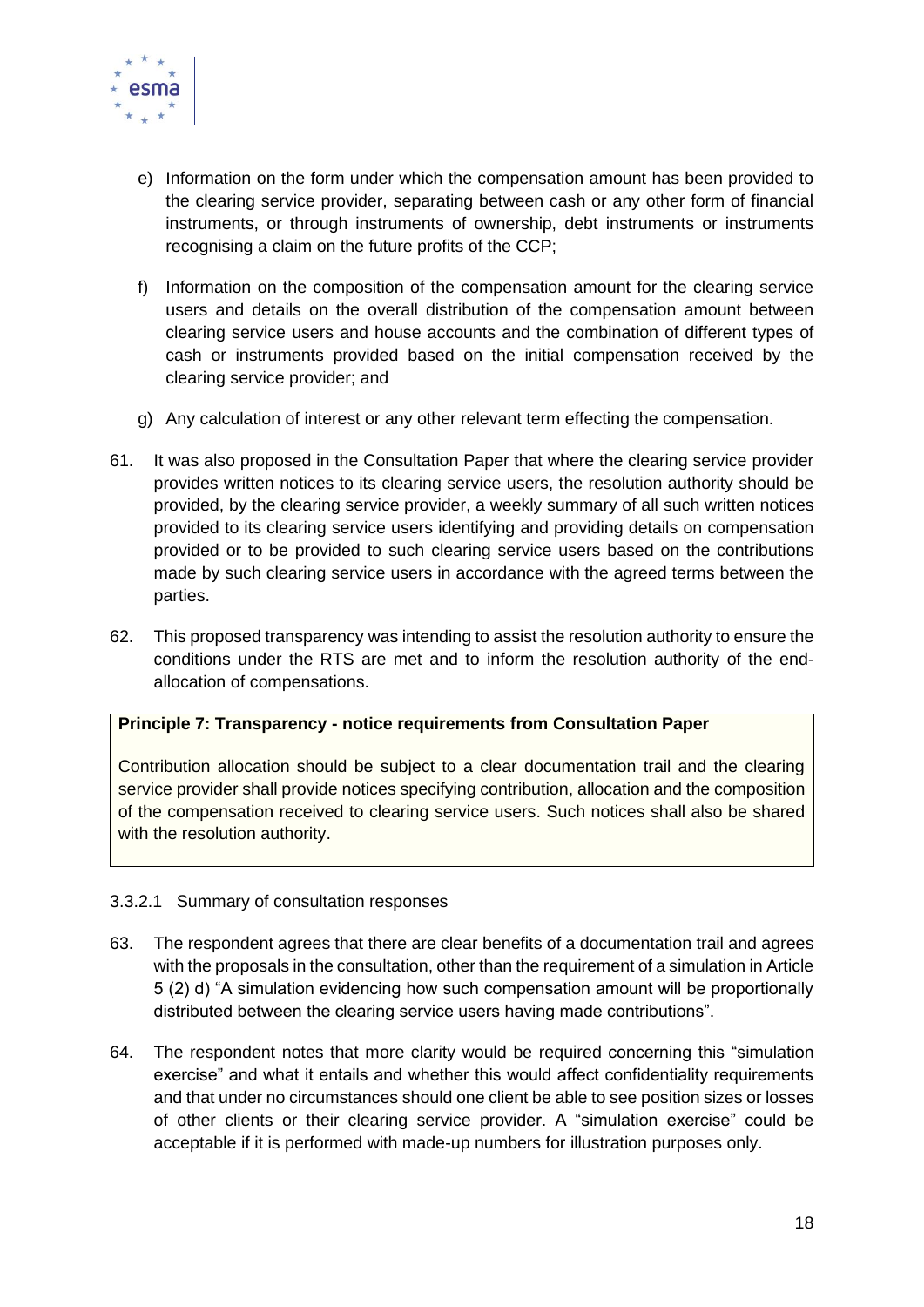

65. Equally, the respondent notes that Article 5 (2) f) could lead to information about portfolios and losses of the clearing service provider and other clients being shared.

#### <span id="page-19-0"></span>3.3.2.2 ESMA's feedback

- 66. ESMA agrees with the respondent and had indeed in mind that "dummy" numbers were to be used in the simulation referred to under point (d) above. However, ESMA notes that the numbers would be in correct proportions as the aim of this transparency was not to share exposure, losses or actual contributions of other clients but to provide an overview of how the client's contribution was compensated compared to other contributors. Hence, reflecting upon this further in light of the comments received, ESMA notes that it may be difficult to provide this information without revealing some information on positions, losses or contributions. In addition, ESMA notes that the information under point (f) may also lead to information about portfolios and losses could be shared.
- 67. Hence, to ensure such sensitive information would not be able to be detected in such a simulation exercise under point (d) or under the composition of compensation under point (f), ESMA concluded that such information should be further limited and qualified. The slight loss of transparency would be justified by the protection of confidentiality of exposures, losses and actual contributions of entities.
- 68. ESMA has also deleted the reference to the weekly notices to be shared with the resolution authority by the clearing service provider as outside the aim of the draft regulation on safeguards to ensure contractual symmetry and would relate to the overall supervision framework of the resolution authority.
- 69. The draft RTS has been amended accordingly.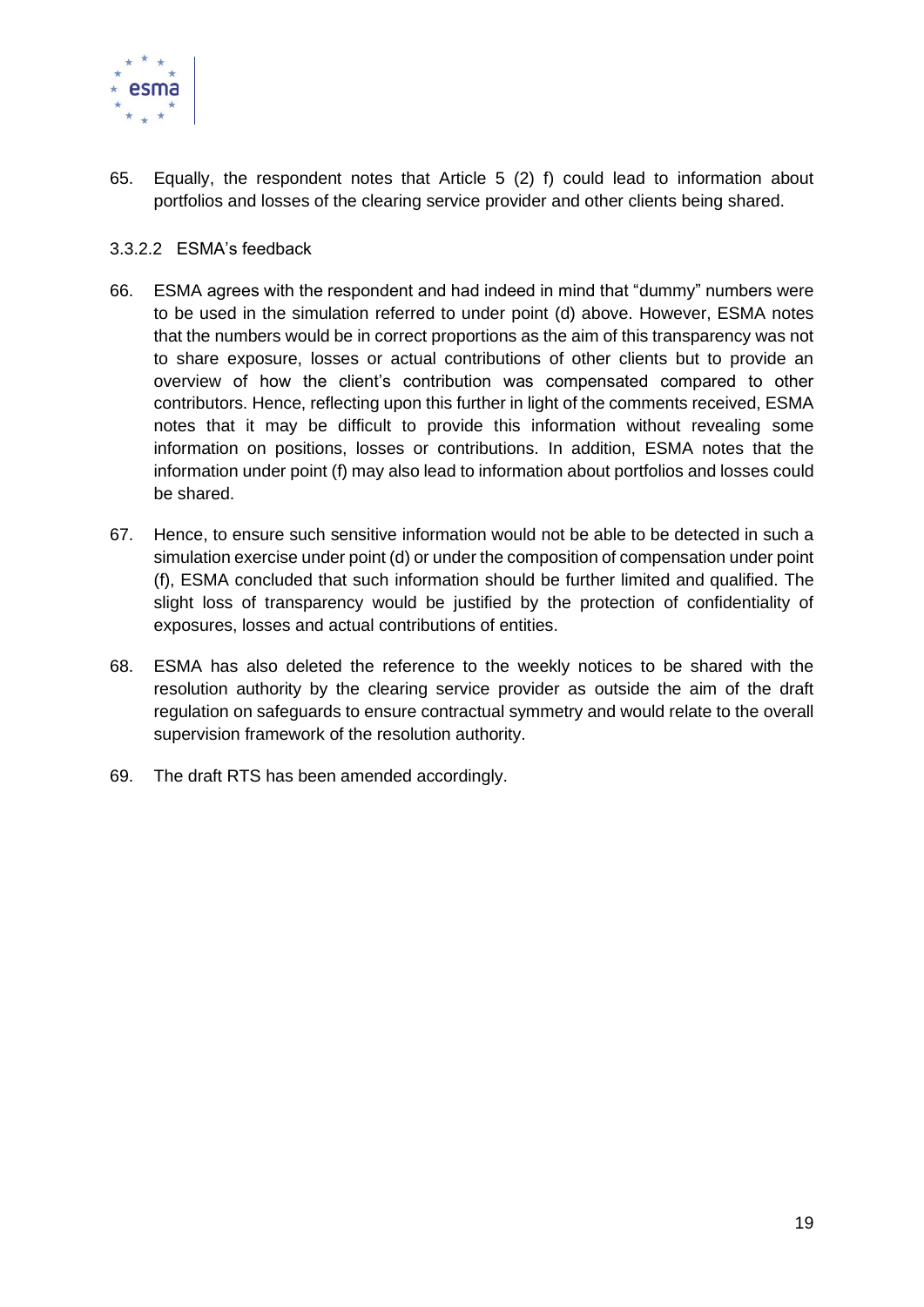

# <span id="page-20-0"></span>**4 Annexes**

# <span id="page-20-1"></span>**4.1 Annex I Legal References**

### <span id="page-20-2"></span>**4.1.1 Legal Mandate**

#### Article 63

Safeguard for clients and indirect clients

1.Contractual arrangements allowing clearing members to pass on to their clients the negative consequences of the resolution tools shall also include, on an equivalent and proportionate basis, the right of clients to any recompense or compensation clearing members receive in accordance with Article 27(6) or any cash equivalent of such recompense or compensation or any proceeds they receive following a claim made in accordance with Article 62 to the extent that such proceeds are related to client positions. Those provisions shall also apply to the contractual arrangements by clients and indirect clients offering indirect clearing services to their clients.

2.ESMA shall develop draft regulatory technical standards in order to specify, in a transparent manner, to the extent allowed by confidentiality of contractual arrangements, the conditions under which the passing on of compensation, cash equivalent of such compensation or any proceeds referred to in the paragraph 1 is required, and the conditions under which it is to be considered proportionate.

ESMA shall submit those draft regulatory technical standards to the Commission by 12 February 2022.

The Commission is empowered to supplement this Regulation by adopting the regulatory technical standards referred to in the first subparagraph of this paragraph in accordance with Articles 10 to 14 of Regulation (EU) No 1095/2010.

## <span id="page-20-3"></span>**4.1.2 Other relevant provisions of CCPRRR**

#### **Recital**

(48) Recovery and resolution actions can indirectly affect clients and indirect clients that are not creditors of the CCP, to the extent that costs of recovery and resolution have been passed to those clients and indirect clients under the applicable contractual arrangements. Therefore, the impact of a CCP recovery and resolution scenario on clients and indirect clients should also be addressed through the same contractual arrangements with the clearing members and clients that provide them with clearing services. This can be achieved by ensuring that, if contractual arrangements allow clearing members to pass on to their clients the negative consequences of the resolution tools, those contractual arrangements also include, on an equivalent and proportionate basis, the right of clients to any compensation clearing members receive from the CCP or any cash equivalent of such compensation or any proceeds they receive following a 'no creditor worse off' claim, to the extent that these relate to client positions. Such provisions should also apply to the contractual arrangements by clients and indirect clients offering indirect clearing services to their clients.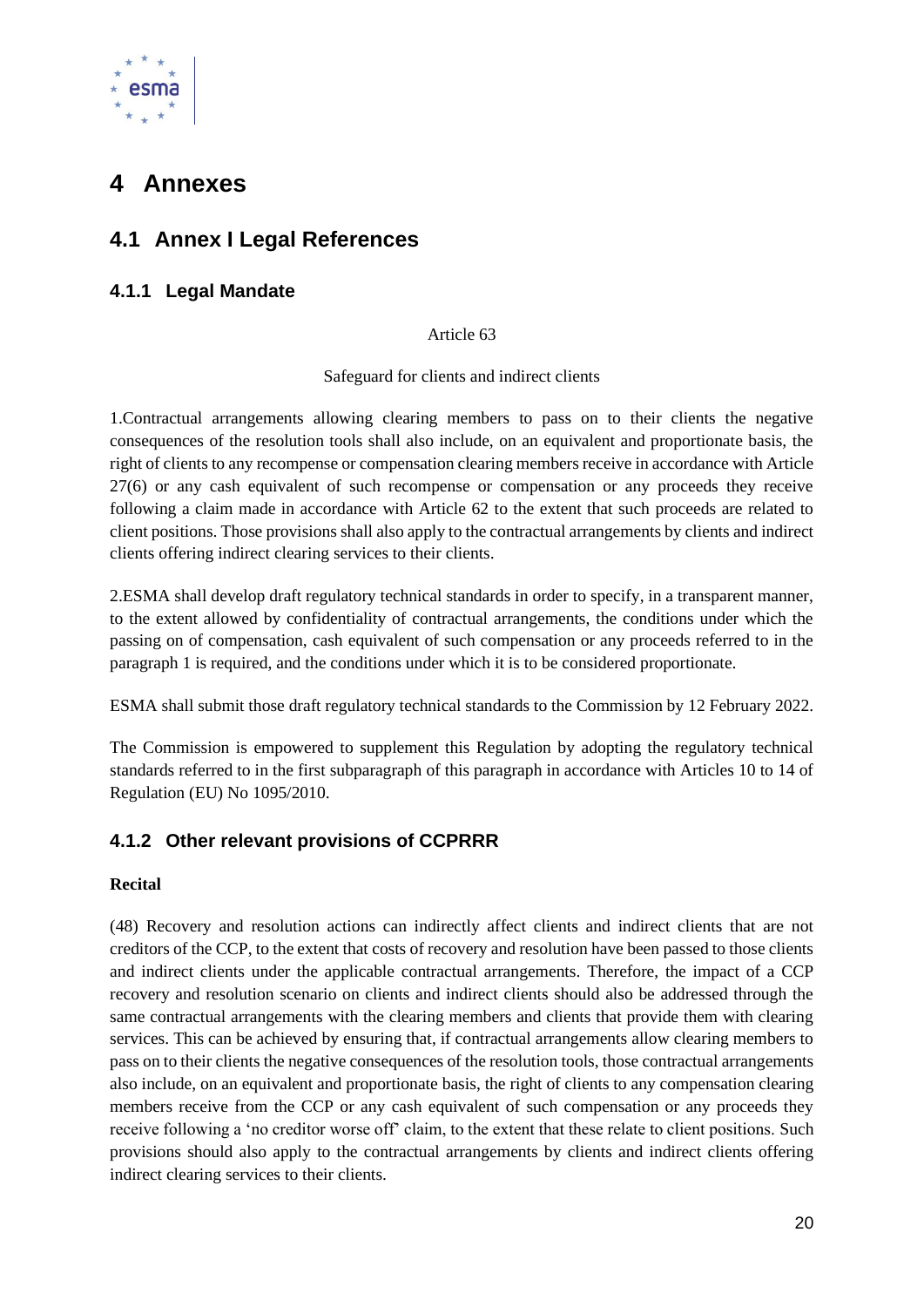

#### **Article 62 Safeguard for shareholders, clearing members and other creditors**

Where, in accordance with the valuation carried out under Article 61, any shareholder, clearing member or other creditor has incurred greater losses than it would have incurred had the resolution authority not taken resolution action in relation to the CCP and had the CCP instead been wound up under normal insolvency proceedings, following the full application of the applicable contractual obligations or other arrangements in its operating rules, that shareholder, clearing member or other creditor shall be entitled to the payment of the difference.

#### **Article 27(6)**

The resolution authority may require the CCP to compensate non-defaulting clearing members for their losses stemming from the application of loss allocation tools, where those losses are in excess of the losses that the non-defaulting clearing member would have borne under their obligations under the CCP's operating rules, provided that the non-defaulting clearing member would have been entitled to the payment of the difference referred to in Article 62.

The compensation referred to in the first subparagraph may take the form of instruments of ownership, debt instruments or instruments recognising a claim on the CCP's future profits.

The amount of instruments issued to each affected non-defaulting clearing member shall be proportionate to the excess loss referred to in the first subparagraph. It shall take account of any outstanding contractual obligations of the clearing members toward the CCP and be deducted from any entitlement to the payment of the difference referred to in Article 62.

The amount of instruments shall be based on the valuation conducted in accordance with Article 24(3).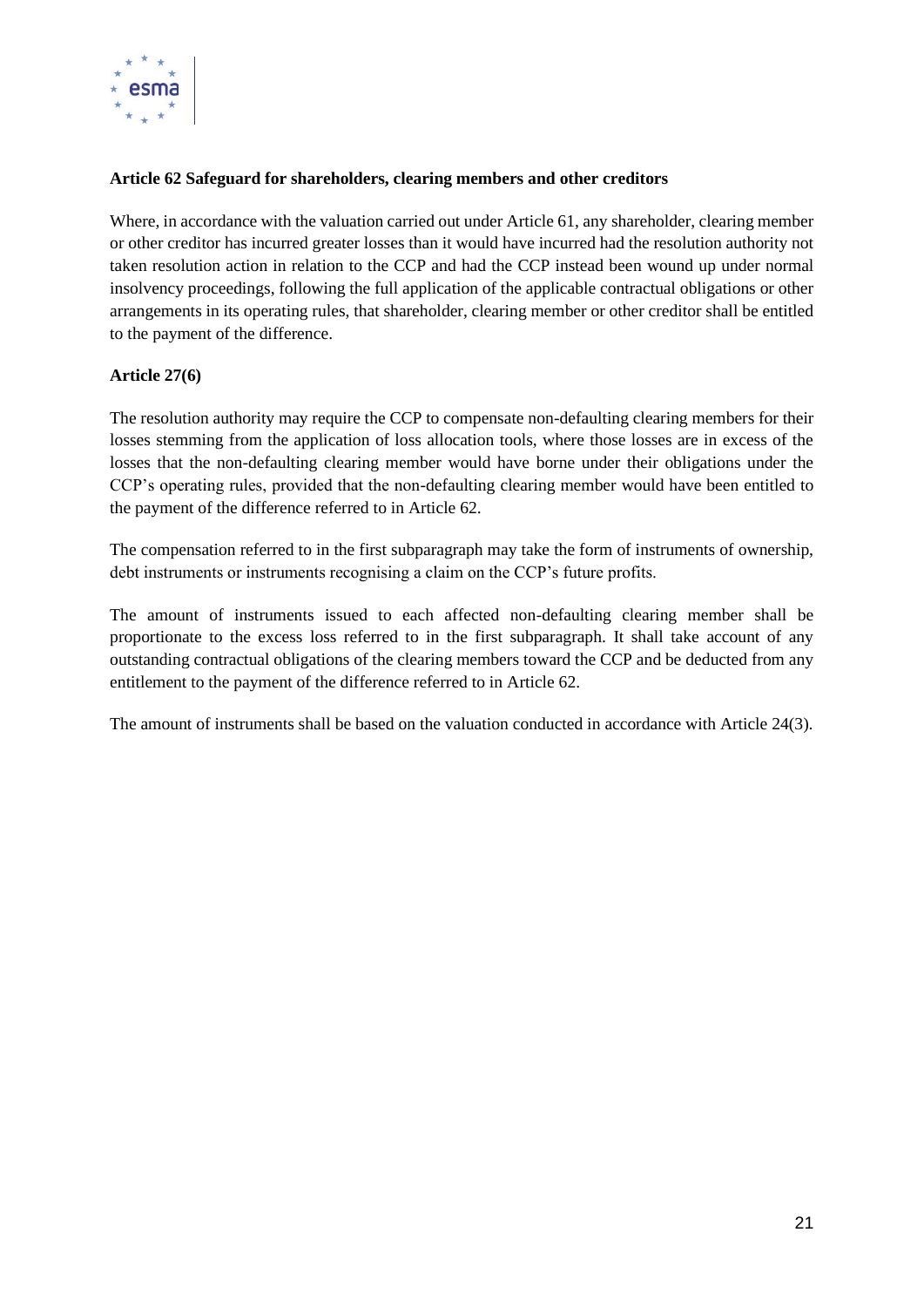

# <span id="page-22-0"></span>**4.2 Annex II Cost-benefit analysis**

#### 1. Introduction

Pursuant to the third subparagraph of paragraph 2 of Article 63 of CCPRRR the Commission is empowered to adopt a delegated act to supplement the CCPRRR to specify, in a transparent manner, to the extent allowed by confidentiality of contractual arrangements, the conditions under which the passing on of compensation, cash equivalent of such compensation or any proceeds is required, and the conditions under which it is to be considered proportionate.

2.ESMA shall develop draft regulatory technical standards

ESMA shall submit those draft regulatory technical standards to the Commission by 12 February 2022. The Commission is empowered to supplement this Regulation by adopting the regulatory technical standards referred to in the first subparagraph of this paragraph in accordance with Articles 10 to 14 of Regulation (EU) No 1095/2010.

In carrying out a cost benefit analysis on the draft regulatory technical standards it should be noted that:

- The main policy decisions have already been taken under the primary legislation (CCPRRR) and the impact of such policy decisions have already been analysed to some extent by the Impact Assessment by the European Commission<sup>7</sup>;
- ESMA does not have the power to deviate from its specific mandate provided by the Commission;
- ESMA policy options should be of a pure technical nature and not contain strategic decisions or policy choices and their content is limited by the legislative acts on which they are based.

#### 2. Background

Safeguard for clients and indirect clients entails the obligation for contractual arrangements allowing clearing members to pass on to their clients the negative consequences of the resolution tools to also include, on an equivalent and proportionate basis, the right of clients to any recompense or compensation clearing members receive in accordance with Article 27(6) of CCPRRR or any cash equivalent of such recompense or compensation or any proceeds they receive following a claim made in accordance with Article 62 of CCPRRR to the extent that such proceeds are related to client positions. Those provisions shall also apply to the contractual arrangements by clients and indirect clients offering indirect clearing services to their clients.

<sup>7</sup> <https://eur-lex.europa.eu/legal-content/EN/TXT/?uri=SWD%3A2016%3A0368%3AFIN>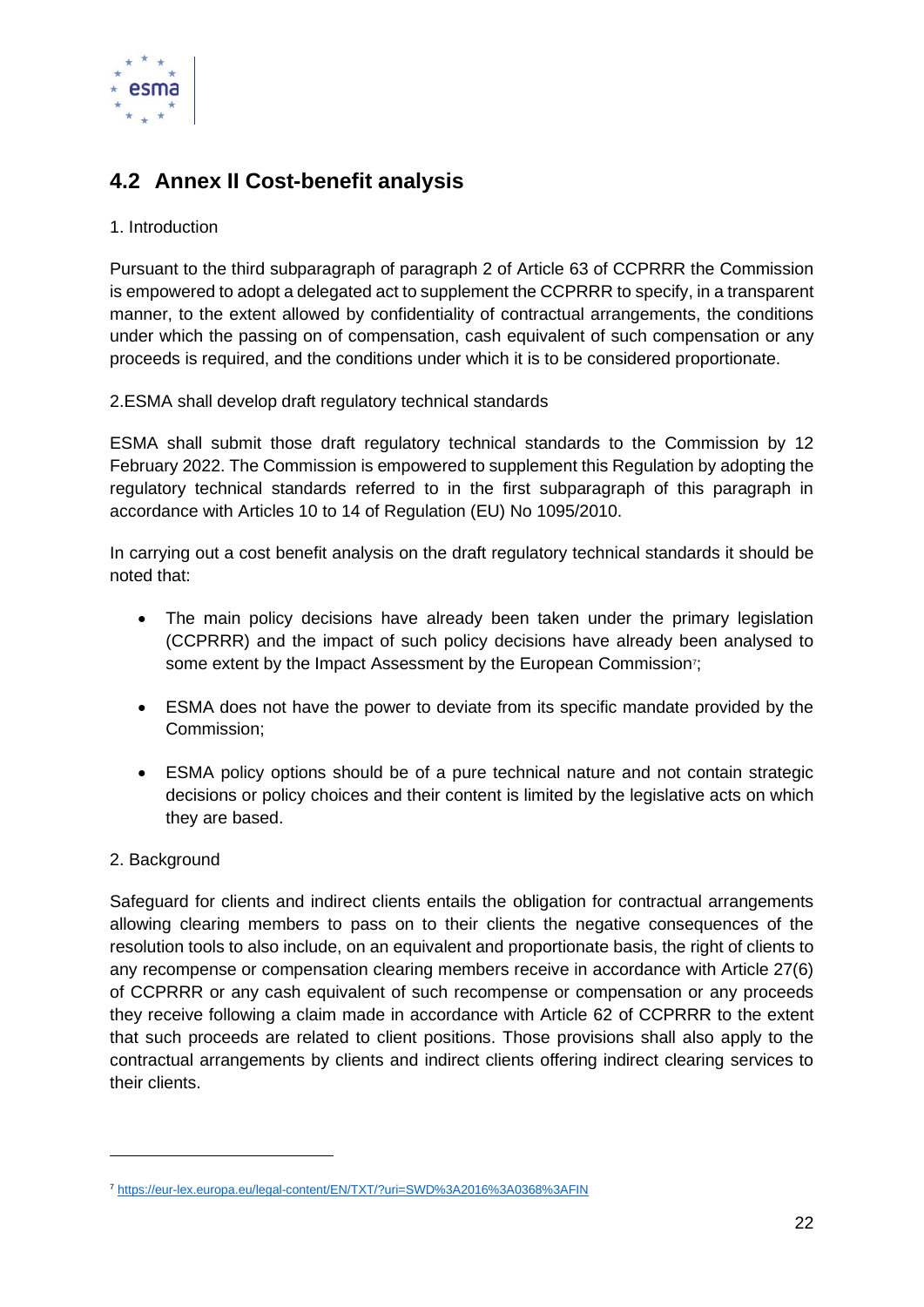

#### 3. Policy Options

The empowerment to ESMA is to specify, in a transparent manner, to the extent allowed by confidentiality of contractual arrangements, the conditions under which the passing on of compensation, cash equivalent of such compensation or any proceeds is required, and the conditions under which it is to be considered proportionate.

ESMA has considered how to specify the conditions under which the passing on of compensation, cash equivalent of such compensation or any proceeds is required, and the conditions under which it is to be considered proportionate.

#### 4. Cost-benefit analysis

Below is detailed the different corresponding policy options on how to further specify the factors through different elements.

| <b>Specific objective</b> | Safeguard for clients and indirect clients entails the obligation for<br>contractual arrangements allowing clearing members to pass on to<br>their clients the negative consequences of the resolution tools to<br>also include, on an equivalent and proportionate basis, the right of<br>clients to any recompense or compensation clearing members<br>receive in accordance and that this obligation also apply to the<br>contractual arrangements by clients and indirect clients offering<br>indirect clearing services to their clients.                                                                                  |
|---------------------------|---------------------------------------------------------------------------------------------------------------------------------------------------------------------------------------------------------------------------------------------------------------------------------------------------------------------------------------------------------------------------------------------------------------------------------------------------------------------------------------------------------------------------------------------------------------------------------------------------------------------------------|
|                           | The empowerment to ESMA is to specify, in a transparent manner,<br>the conditions under which the passing on of compensation, cash<br>equivalent of such compensation or any proceeds is required, and<br>the conditions under which it is to be considered proportionate.<br>ESMA notes that the mandate under CCPRRR is limited to the<br>compensation phase of the process and does not cover the<br>"contribution pass-on" phase.                                                                                                                                                                                           |
| <b>Policy option 1</b>    | To specify the conditions under which the passing on of<br>compensation is required, and the conditions under which it is to<br>be considered proportionate providing 7 principles to ensure the<br>compensation is provided in fairness, in a proportionate manner<br>and with transparency and traceability and where those principles<br>have established themselves into<br>requirements for<br>how<br>compensation shall be allocated and distributed among those<br>clients and indirect clients, the clearing service users, that has<br>contributed to the CCP directly or indirectly, through contribution<br>pass-on. |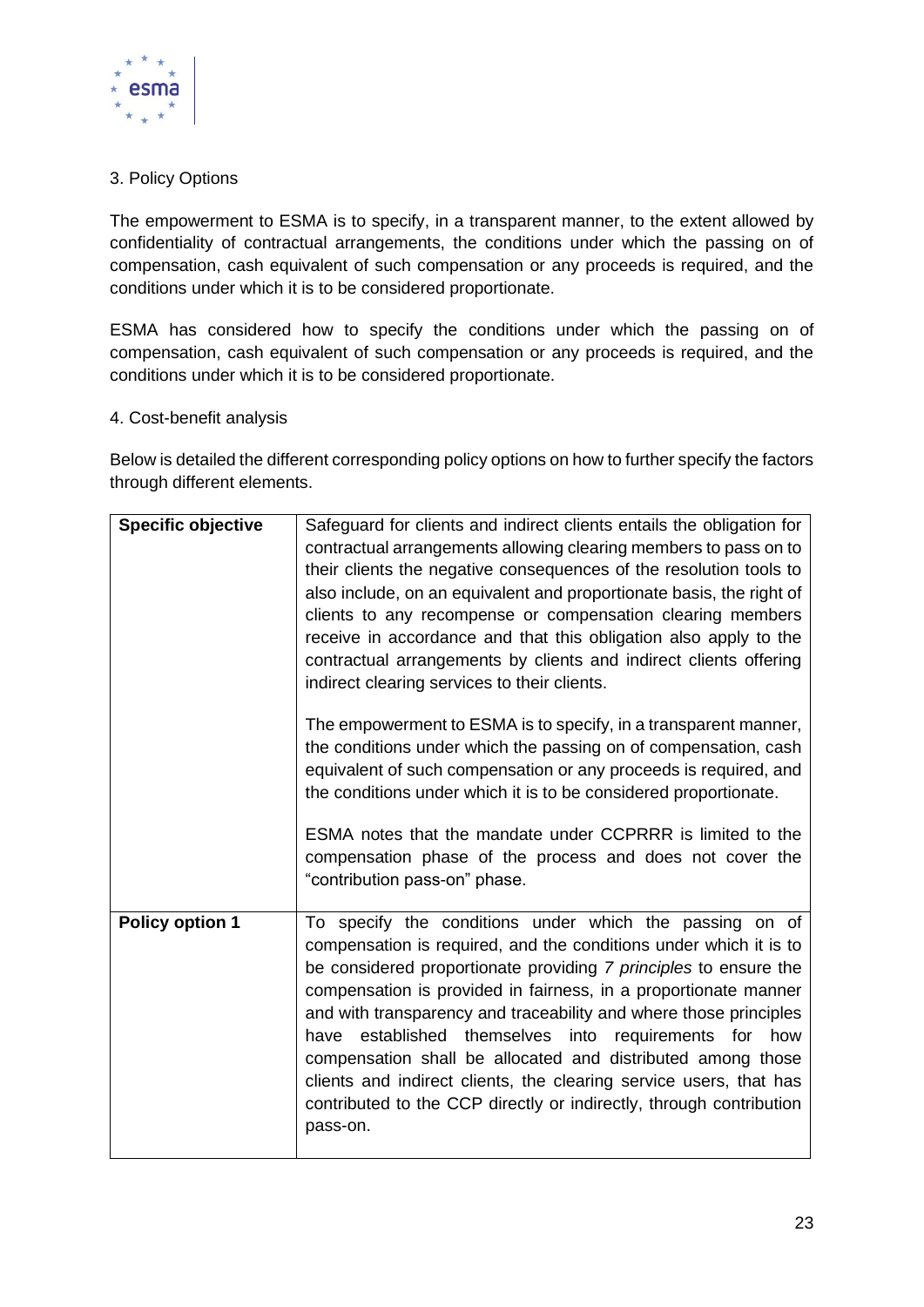

| How would this option<br>achieve the objective?                                             | This option would in ESMA's view be satisfactory for several<br>reasons, one is that all main principles of fairness, proportionality,<br>transparency and traceability is ensured as they have established<br>themselves into requirements under the RTS and that contractual<br>agreements shall be compliant with those requirements hence<br>adhere to the overarching principles.                                                                                                                                                                                                                                                             |
|---------------------------------------------------------------------------------------------|----------------------------------------------------------------------------------------------------------------------------------------------------------------------------------------------------------------------------------------------------------------------------------------------------------------------------------------------------------------------------------------------------------------------------------------------------------------------------------------------------------------------------------------------------------------------------------------------------------------------------------------------------|
| <b>Policy option 2</b>                                                                      | To specify the conditions under which the passing on of<br>compensation is required, and the conditions under which it is to<br>be considered proportionate by providing more than the 7<br>principles to ensure the compensation is provided in fairness, in a<br>proportionate manner and with transparency and traceability and<br>where those principles have established themselves<br>into<br>requirements for how compensation shall be allocated and<br>distributed among those clients and indirect clients, the clearing<br>service users, that has contributed to the CCP directly or indirectly,<br>through contribution pass-on.      |
| How would this option<br>achieve the objective?                                             | This option would in ESMA's view be satisfactory to some extent,<br>as it would provide some additional requirements as to the<br>requirements to be included in the contractual agreements to<br>overarching aim of establishing<br>the<br>ensure<br>contractual<br>arrangements that ensure fair and proportionate compensation<br>and in addition ensures transparency and traceability.<br>However, this could be seen as less proportionate as the<br>requirements to be included in the contractual agreements are<br>extended, to further protect the clients and indirect clients that have<br>contributed through "contribution pass-on". |
| Which policy option is<br>the preferred one?                                                | Policy option 1, as this option would provide the minimum<br>requirements for the contractual agreement to include to ensure<br>the overarching aim of fairness, proportionality, transparency and<br>traceability without limiting the freedom to contract more than is<br>justified by the overall goal to ensure clients and indirect clients<br>that have contributed are compensated in a fair and proportionate<br>manner.<br>In relation to option 2, ESMA is of the view that to include additional                                                                                                                                        |
|                                                                                             | requirements may not be justified on balance if further reducing the<br>freedom to contract.                                                                                                                                                                                                                                                                                                                                                                                                                                                                                                                                                       |
| Is the policy chosen<br>within<br>the<br>sole<br>responsibility<br>of<br>ESMA? If not, what | ESMA is empowered to provide a draft regulatory technical<br>standard to the Commission which has the responsibility to define                                                                                                                                                                                                                                                                                                                                                                                                                                                                                                                     |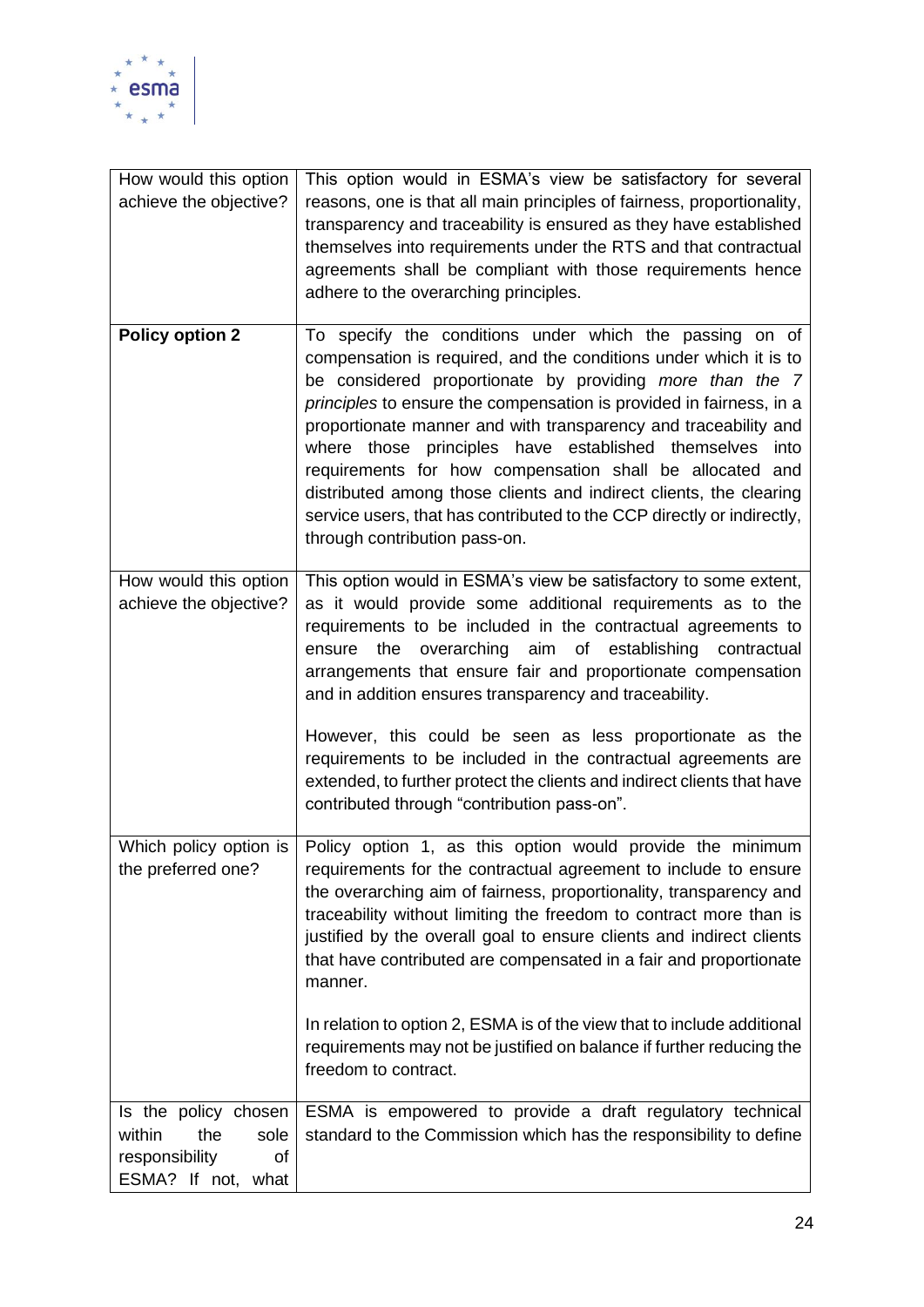

| other      | body                                                      |    |  |  |  |  | is   how to ensure the policy option chosen for its Delegated Act |  |
|------------|-----------------------------------------------------------|----|--|--|--|--|-------------------------------------------------------------------|--|
|            | concerned / needs to   achieves its aim under the CCPRRR. |    |  |  |  |  |                                                                   |  |
| be         | informed                                                  | or |  |  |  |  |                                                                   |  |
| consulted? |                                                           |    |  |  |  |  |                                                                   |  |
|            |                                                           |    |  |  |  |  |                                                                   |  |

| Impacts of the proposed policies: |                                                                                                                                                                                                                                                                                                                                                                                                                                                                                                                                                                   |  |  |  |  |  |  |
|-----------------------------------|-------------------------------------------------------------------------------------------------------------------------------------------------------------------------------------------------------------------------------------------------------------------------------------------------------------------------------------------------------------------------------------------------------------------------------------------------------------------------------------------------------------------------------------------------------------------|--|--|--|--|--|--|
| <b>Policy option 1</b>            |                                                                                                                                                                                                                                                                                                                                                                                                                                                                                                                                                                   |  |  |  |  |  |  |
| <b>Benefits</b>                   | It will provide requirements that all contracts will have to include<br>where a clearing service provider provides clearing services to a<br>client or indirect client.                                                                                                                                                                                                                                                                                                                                                                                           |  |  |  |  |  |  |
| Regulator's costs                 | For the regulator no compliance costs beside the normal<br>supervision to ensure the requirements are complied with.                                                                                                                                                                                                                                                                                                                                                                                                                                              |  |  |  |  |  |  |
| Compliance costs                  | The costs for the clearing service provider will be overall notable,<br>however, given that the requirement to ensure compensation to be<br>distributed to clients and indirect clients are set out in Article 63 of<br>CCPRRR the costs derive from the implementation of CCPRRR.<br>The cost of Option 1 is considered balanced as the seven<br>principles have established themselves in a limited set of<br>requirements, that are for the clearing service provider to ensure<br>are included in contractual agreement with clients and indirect<br>clients. |  |  |  |  |  |  |
| <b>Policy option 2</b>            |                                                                                                                                                                                                                                                                                                                                                                                                                                                                                                                                                                   |  |  |  |  |  |  |
| <b>Benefits</b>                   | It will provide additional requirements that all contracts will have to<br>include where a clearing service provider provides clearing<br>services to a client or indirect client.                                                                                                                                                                                                                                                                                                                                                                                |  |  |  |  |  |  |
| Regulator's costs                 | For the regulator no compliance costs beside the normal<br>supervision to ensure the requirements are complied with.                                                                                                                                                                                                                                                                                                                                                                                                                                              |  |  |  |  |  |  |
| Compliance costs                  | The costs for clearing service provider will be overall notable,<br>however, given that the requirement to ensure compensation to be<br>distributed to clients and indirect clients are set out in Article 63 of<br>CCPRRR the costs derive from the implementation of CCPRRR.<br>The cost of Option 2 could be considered too high considering<br>quite a few contractual requirements would have to be included in<br>the contractual agreements with the clients and the indirect clients                                                                      |  |  |  |  |  |  |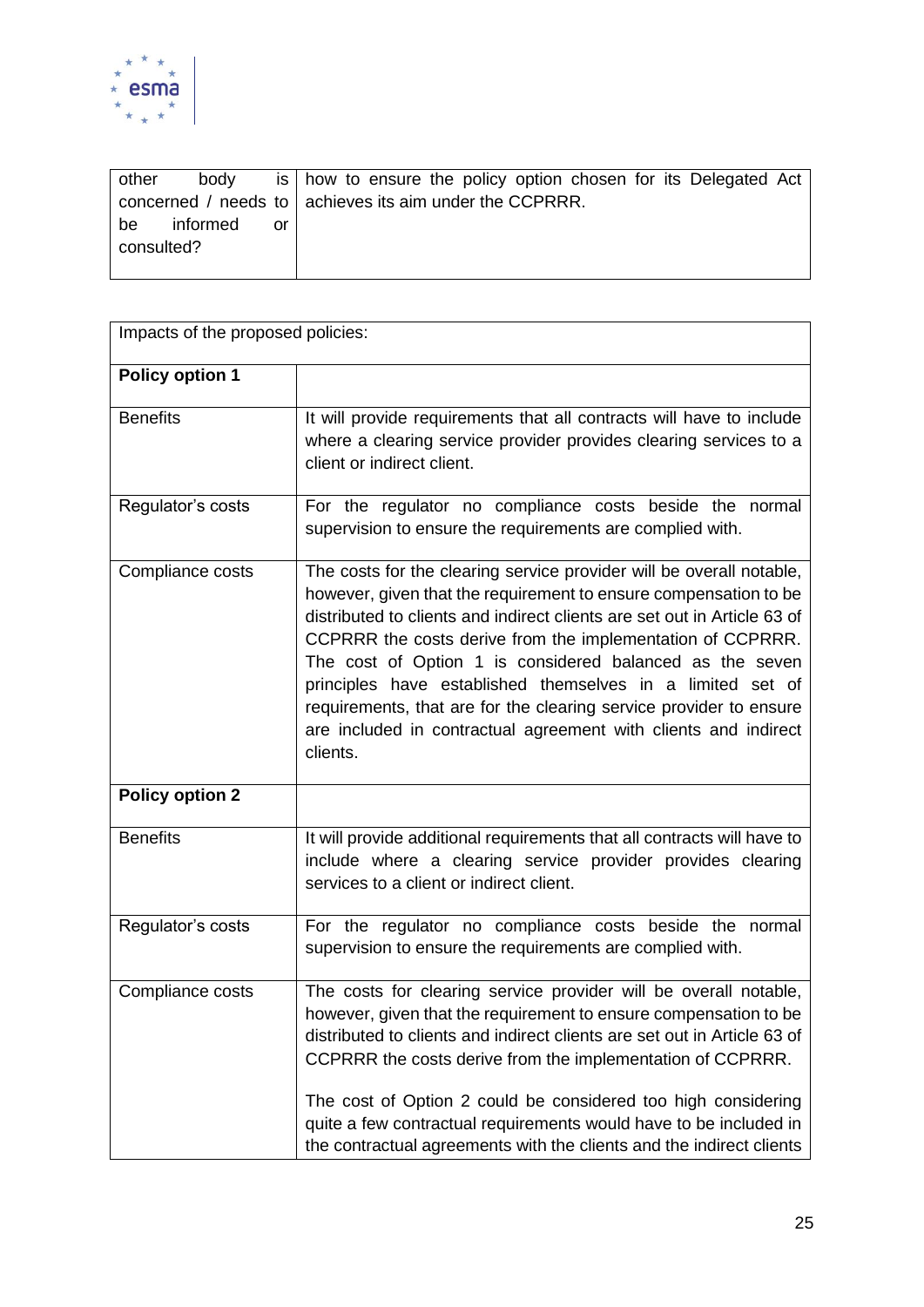

| and where the freedom to contract is equally reduced by those |
|---------------------------------------------------------------|
| mandatory requirements.                                       |
|                                                               |

### <span id="page-26-0"></span>**4.2.1 Summary of Consultation Responses**

The respondent support Option 1 in the cost-benefit analysis with principle-based rules that are not overly prescriptive and give clients and their clearing service provider full contractual freedom to and agree on contractual terms to document the contribution pass-on.

The respondent however notes that they believe that there should not be overly prescriptive requirements for clearing service providers and clients in relation to the documentation of the contribution pass-on to impact their contractual freedom to document this concept in their clearing documentation. In this context, the respondent believe it is worth nothing that market standard documentation currently already provides for this pass-on mechanism by a clearing service provider to a client. Should the requirement become too prescriptive, it may cause a need to repaper a significant amount of client clearing agreements, which would create an unduly administrative burden.

### <span id="page-26-1"></span>**4.2.2 ESMA's feed back**

ESMA finds Option 1 supported and notes the general reflection on contractual freedom to be upheld.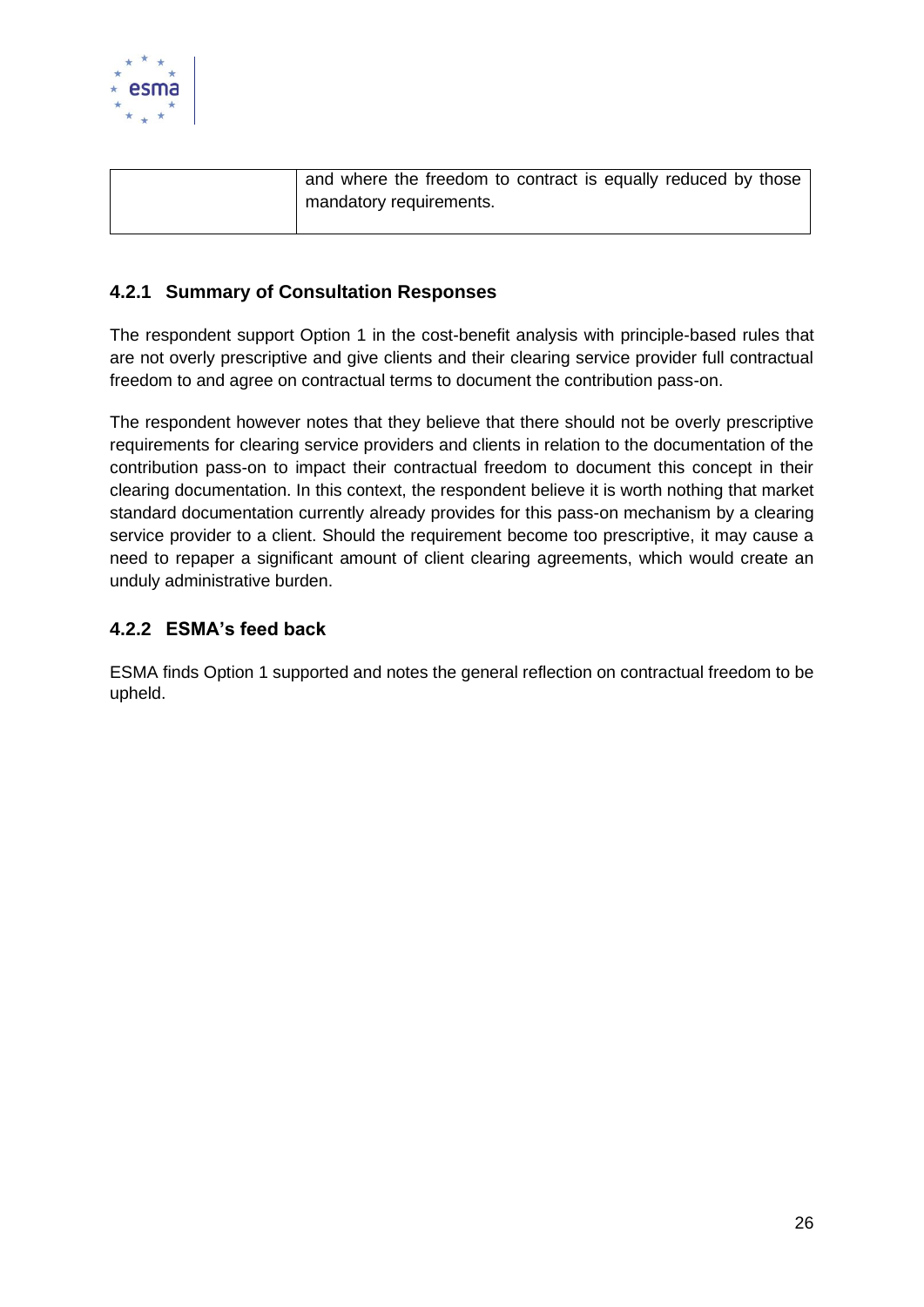

# <span id="page-27-0"></span>**4.3 Annex III SMSG's advice**

In accordance with Article 10 of ESMA Regulation, ESMA has requested the advice of the Securities and Markets Stakeholder Group (SMSG). The SMSG has not provided any comment.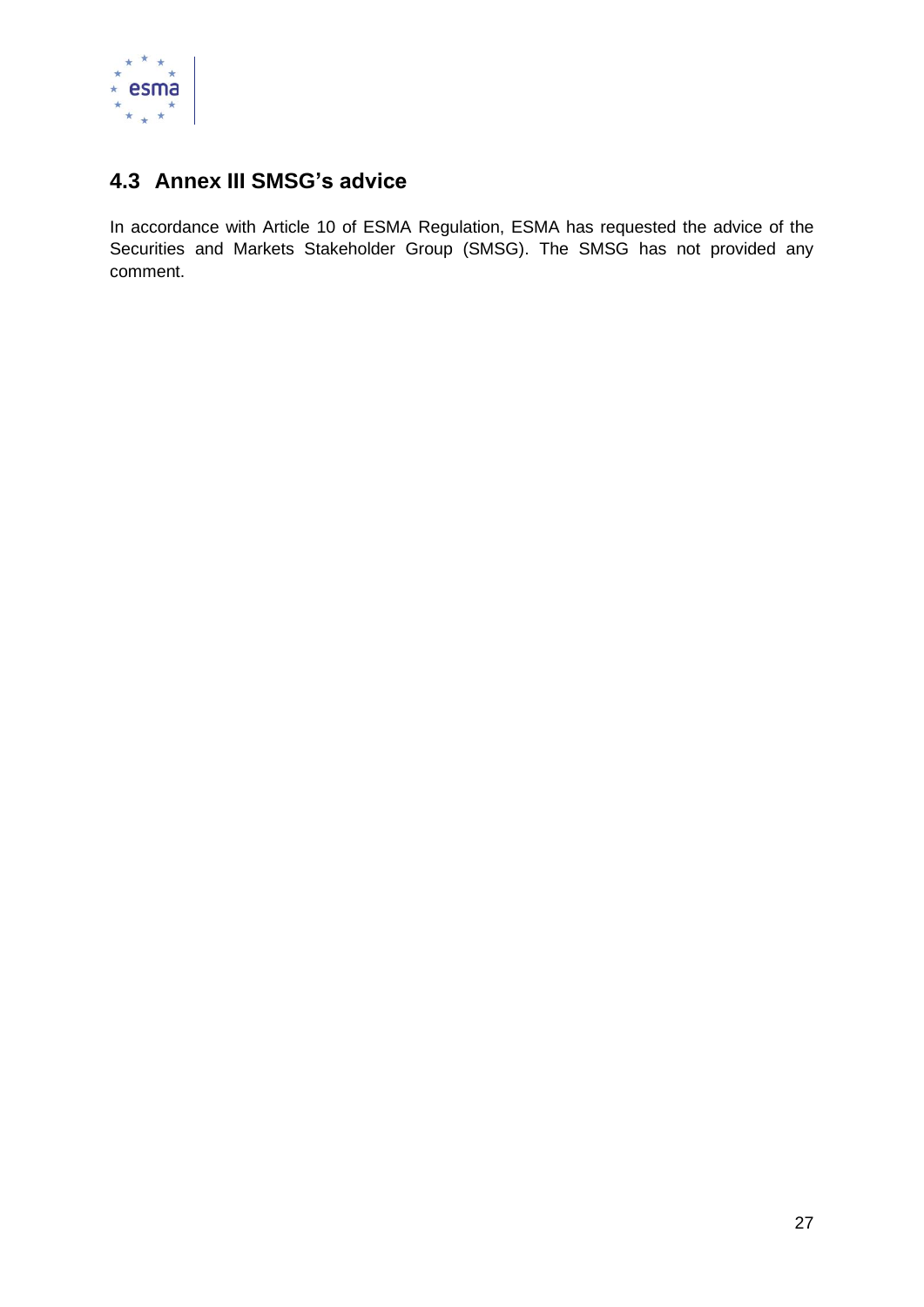

# <span id="page-28-0"></span>**4.4 Annex IV - Draft RTS**

#### **COMMISSION DELEGATED REGULATION (EU) No …/..**

**supplementing Regulation (EU) No 2021/23 of the European Parliament and of the Council of 16 December 2020 on a framework for the recovery and resolution of central counterparties, and amending Regulations (EU) No 1095/2010, (EU) No 648/2012, (EU) No 600/2014, (EU) No 806/2014 and (EU) 2015/2365 and Directives 2002/47/EC, 2004/25/EC, 2007/36/EC, 2014/59/EU and (EU) 2017/1132 by specifying the conditions under which a compensation can be passed to clients and indirect clients and the conditions under which ha compensation is to be considered proportionate**

**of [ ]**

#### **(text with EEA relevance)**

THE EUROPEAN COMMISSION,

Having regard to the Treaty on the Functioning of the European Union,

Having regard to the Regulation (EU) 2021/23 of the European Parliament and of the Council of 16 December 2020 on a framework for the recovery and resolution of central counterparties, and in particular of Article 63(2), thereof,

Whereas: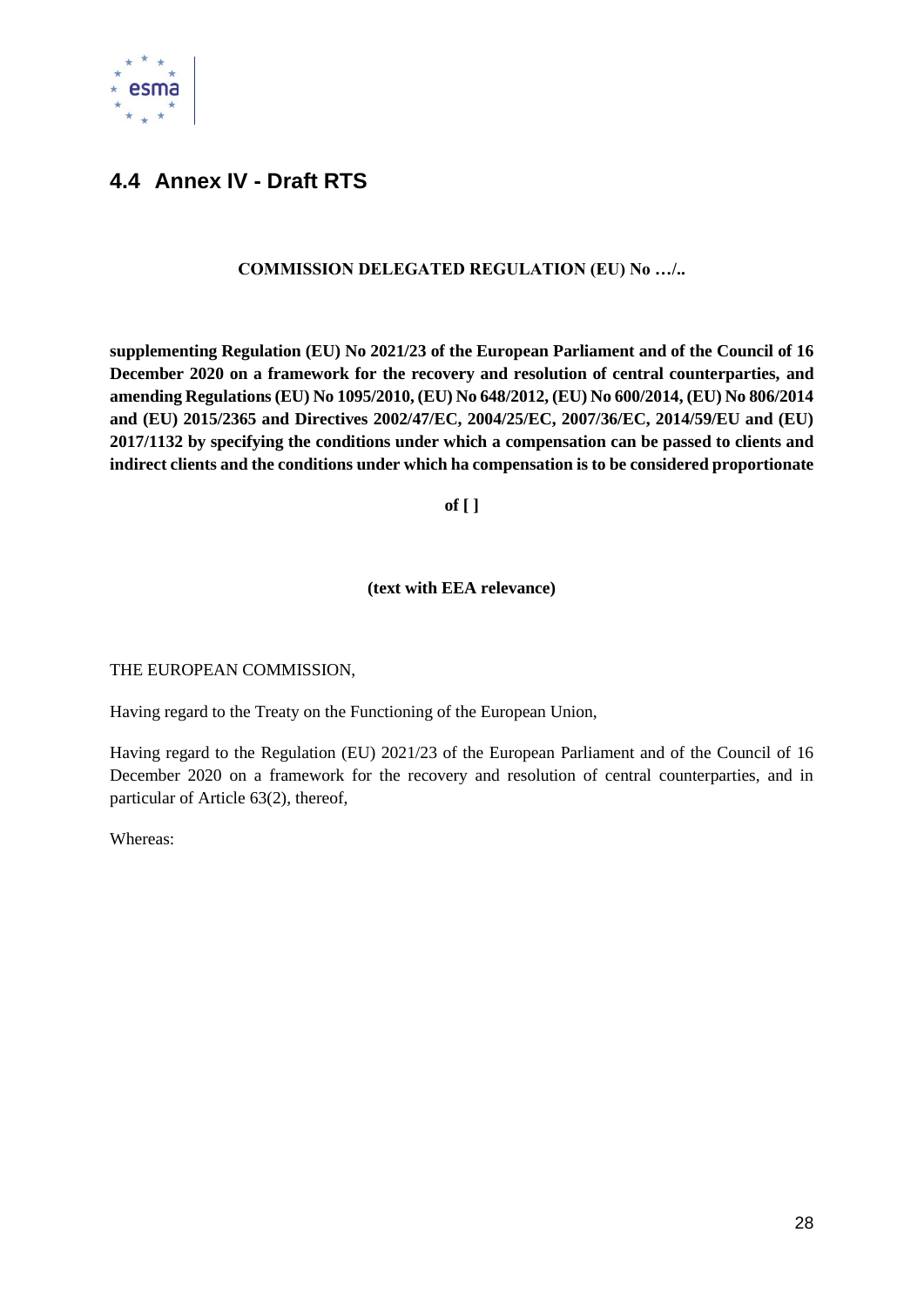

- (1) This Regulation should apply to all clearing service providers providing clearing services within the Union where such entities fall under the obligation pursuant to Article 63 of Regulation (EU) 2021/23 to ensure that where their contractual arrangements include the right to require contributions they also include the obligation to share any qualifying compensations, recompense, cash equivalent thereof or proceeds. This Regulation provides the different conditions that are to be reflected by the contractual arrangements between the clearing service provider and the clearing service user, specifying the terms of the required passing on of any compensation, recompense, cash equivalent thereof or proceeds.
- (2) Where the contribution of the clearing service users qualifies for compensation, recompense, cash equivalent thereof or proceeds in accordance with Article 63 of the Regulation (EU) 2021/23, such compensation, recompense, cash equivalent thereof or proceeds should be able to take the form of cash, financial instruments, instruments of ownership, debt instruments or instruments recognising a claim on the CCP's future profit in order to ensure a fair, reasonable and equal distribution between the clearing service users.
- (3) To ensure equivalent and proportionate distribution of compensation, recompense, cash equivalent thereof or of any proceeds, the clearing service user should be protected by obligating the clearing service provider to distribute the different forms of compensation pro rata in a fair and non-discriminatory manner in relation to the qualifying contribution made and to compensate all clearing service users, including those that are no longer clients of the clearing service provider.
- (4) To further ensure a fair, equivalent and proportionate distribution of compensation, recompense, cash equivalent thereof or of any proceeds, a clearing service user should receive its compensation calculated by its clearing service provider without any set-off. Where a set-off is applied towards the clearing service provider by its clearing service provider (where an entity acts as clearing service user and clearing service provider), any compensation paid to the clearing service user should be calculated based on the compensation before any such set-off has been applied.
- (5) All compensations should be distributed in a fair and non-discriminatory manner between clearing service users also in relation to any house accounts of the clearing service provider. For the same reasons, the clearing service provider should not apply any subordination clauses and not apply any ranking when distributing any compensation, recompense, cash equivalent thereof or proceeds.
- (6) Market conditions during a resolution phase are likely to be very stressed. Therefore, to protect the clearing service users, a clearing service provider should, when receiving compensation on behalf of a clearing service user, hold such contribution separately on a segregated account. This would ensure transparency and provide comfort to clearing service users that the funds are protected in the event of a follow-up default of their clearing service provider.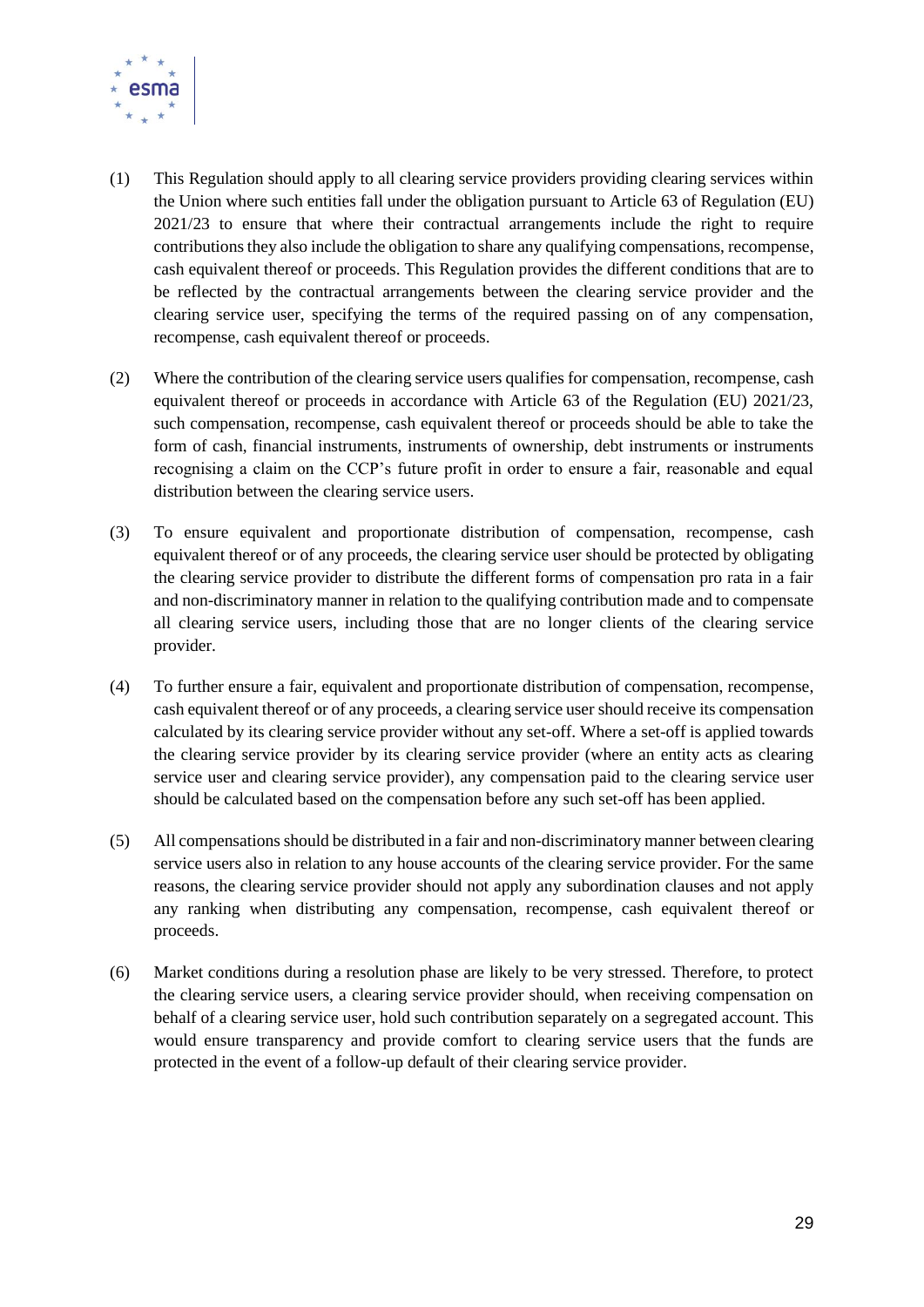

- (7) The list of instruments that may be used to compensate clearing members, clients and indirect clients is very wide and different instruments bear different risks. To ensure a fair and equal distribution of compensation, the clearing service provider should divide the different types of instruments included in the compensation equally between the clearing service users and house accounts.
- (8) To protect the clearing service user, where the clearing service user is not able to receive a certain type of instrument or would prefer not to for other reasons, the clearing service provider should upon request by the clearing service user, to the extent possible, transfer the relevant instrument to another recipient, appointed by the clearing service user, or failing this, undertake, where possible, to sell the relevant instruments in the market to a third party at arm's length terms at the prevailing market price and thereafter transfer the proceeds of the sale to the clearing service user instead of the financial instruments that were initially to be delivered.
- (9) To ensure transparency and traceability, a clearing service provider should inform the clearing service user, to the best of its knowledge, of any decision taken in the resolution process to compensate for qualifying contributions made. Such information should aim to provide the clearing service users with an understanding of the scope of the decision made for contribution under the Regulation (EU) 2021/23, the composition of the compensation and how its compensation has been calculated by the clearing service provider. For the same reasons, all clearing service providers should inform the clearing service users, where possible, without breaching any confidentiality restrictions, on the overall distribution of compensations, recompense, cash equivalent thereof or proceeds and on the composition of them, to ensure that the clearing service user understands how the contribution made results in the compensation received.
- (10) Further to the definitions of Regulation (EU) 2021/23, some specific definitions to technical terms are necessary to ensure that this Regulation provides clarity as to the entities covered while avoiding unnecessary repetitions. Therefore, the terms clearing service providers and clearing service users are introduced.
- (11) This Regulation is based on the draft regulatory technical standards submitted by the European Securities and Markets Authority (ESMA) to the Commission.
- (12) In accordance with Article 10 of Regulation (EU) No 1095/2010 of the European Parliament and of the Council, ESMA has conducted open public consultations on the draft regulatory technical standards on which this Regulation is based, analysed the potential related costs and benefits and requested the advice of the Securities and Markets Stakeholder Group established by Article 37 of Regulation (EU) No 1095/2010,

#### HAS ADOPTED THIS REGULATION: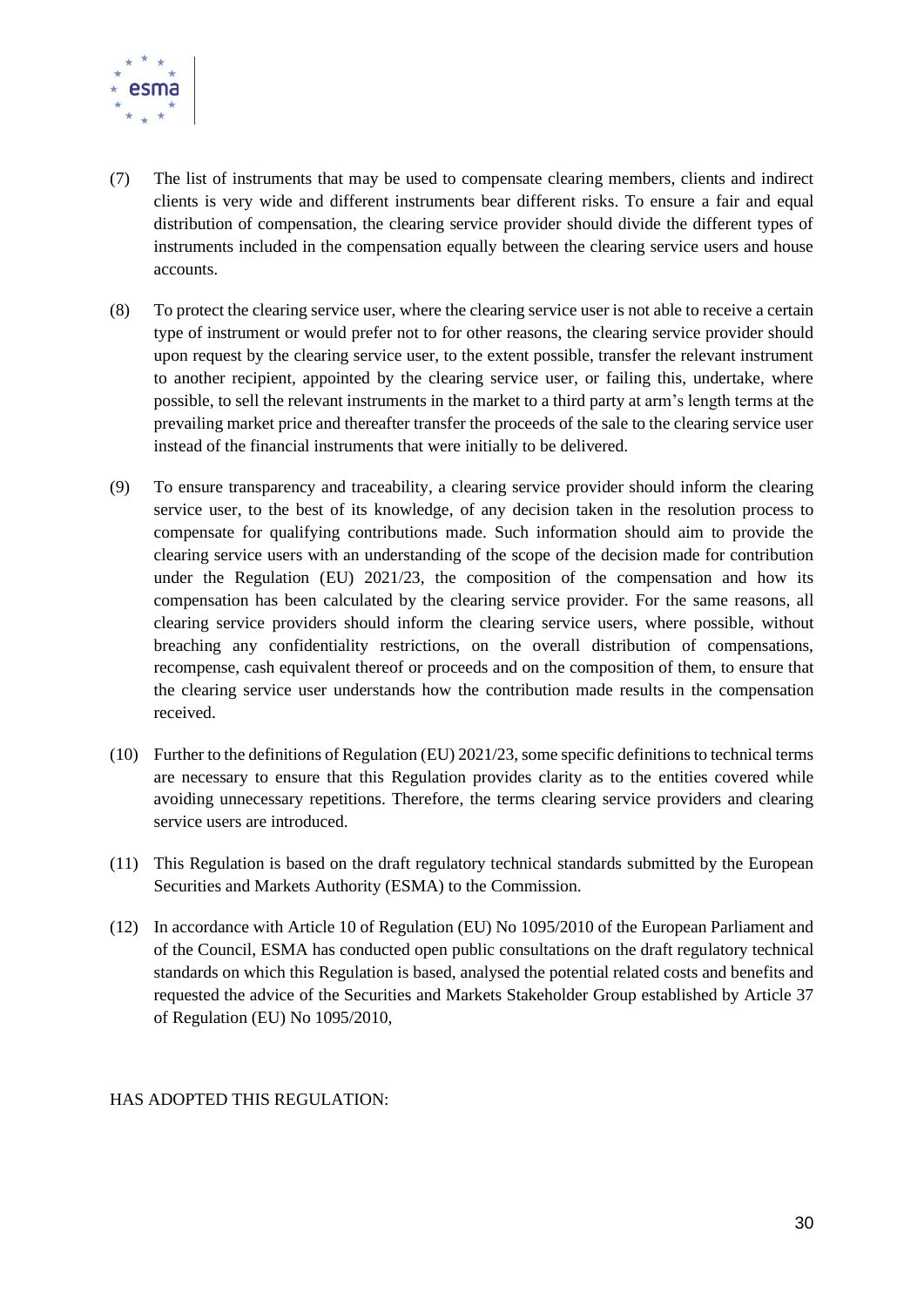

#### *Article 1*

#### **Definitions**

For the purposes of this Regulation the following definitions apply:

'Clearing service provider' means any clearing member, client or indirect client providing clearing services, directly or indirectly, in the Union.

'Clearing service user' means any client or indirect client using clearing services provided by a clearing service provider.

#### *Article 2*

#### **Right to compensation**

- (1) Where a clearing service user has the right to the compensation, recompense, cash equivalent thereof or proceeds, credited or awarded to a clearing service provider in accordance with Article 62 or Article 27(6) of Regulation (EU) 2021/23, such compensation, recompense, cash equivalent thereof or proceeds may take the form of cash, financial instruments, instruments of ownership, debt instruments or instruments recognising a claim on the CCP's future profit.
- (2) For the purpose of paragraph 1, the clearing service provider shall:
	- a) inform the clearing service user in accordance with Article 5; and
	- b) distribute any compensation, recompense, cash equivalent thereof or proceeds in accordance with Article 3 and Article 4.

#### *Article 3*

#### **Distribution of compensation**

- (1) A clearing service user shall have the right to any compensation, recompense, cash equivalent thereof or proceeds pursuant to Article 63 of Regulation (EU) 2021/23 in any of the following cases:
	- a) where the clearing member, having requested contribution from a client, receives compensation, recompense, cash equivalent thereof or proceeds;
	- b) where the client to the clearing member having requested contribution from its client (an indirect client) receives compensation, recompense, cash equivalent thereof or proceeds from the clearing member providing clearing services to it; and
	- c) where the indirect client having requested contribution from its client (also an indirect client) receives compensation, recompense, cash equivalent thereof or proceeds from the clearing service provider providing clearing services to it.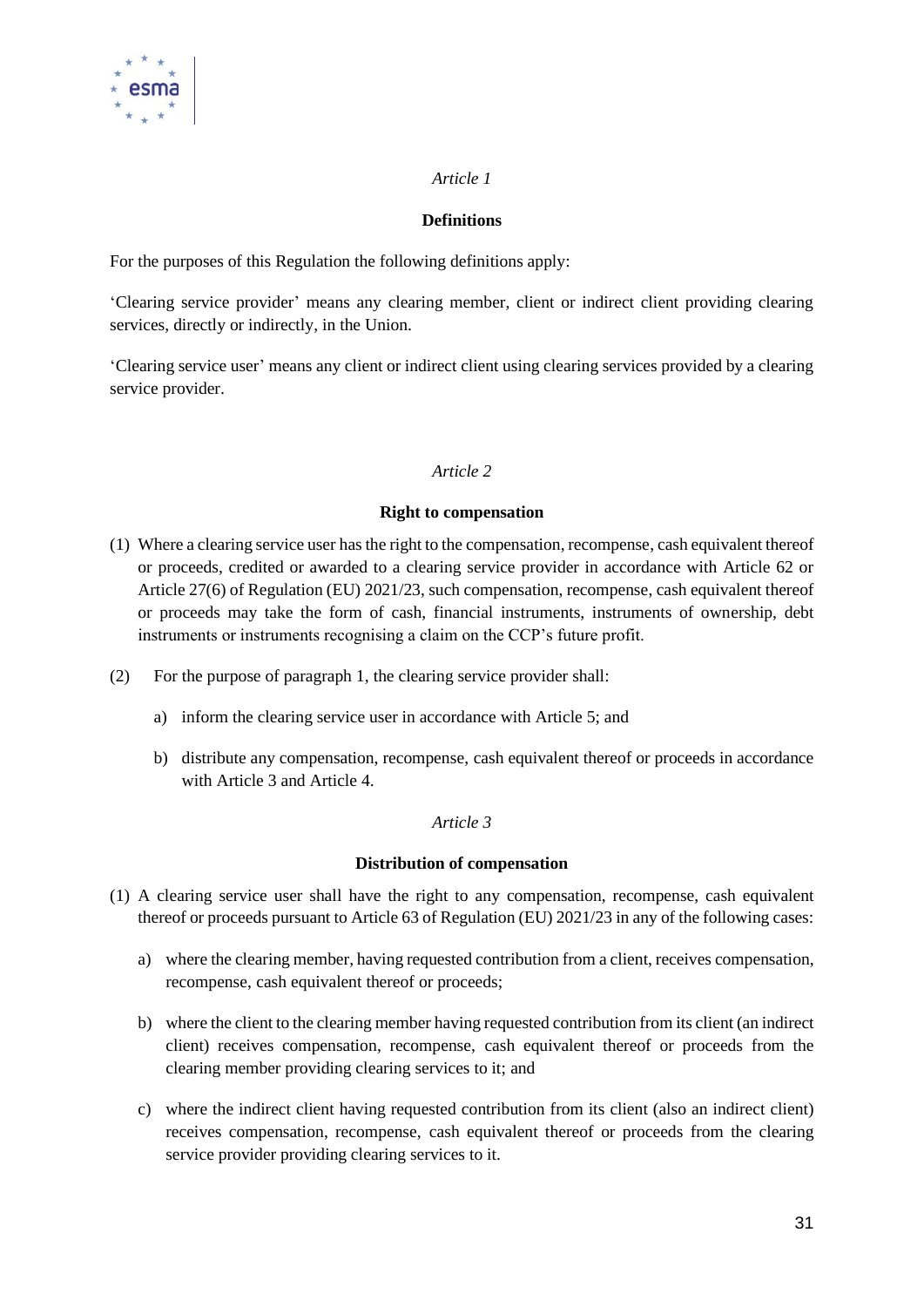

- (2) Any compensation, recompense, cash equivalent thereof or proceeds shall be distributed by the clearing service provider to its clearing service users pro rata in a fair and non-discriminatory manner in relation to the contribution made that qualifies for compensation, recompense, cash equivalent thereof or proceeds under Article 63 of Regulation (EU) 2021/23.
- (3) The clearing service provider shall compensate all clearing service users that have made a relevant contribution, even where such clearing service user is no longer a clearing service user of the clearing service provider receiving the compensation, recompense cash equivalent thereof or proceeds.
- (4) The clearing service provider shall calculate the compensation, recompense, cash equivalent thereof or proceeds to be distributed with each clearing service user entitled to compensation in a transparent manner and inform each of them separately in accordance with Article 5(2)(c).
- (5) Compensations shall be distributed between clearing service providers own house accounts and client users accounts, on the basis of a calculation of the relevant contribution made, which qualifies for compensation, and by applying no discrimination or ranking between different recipients. The clearing service provider shall not compensate its own contribution that qualifies for compensation before compensating the contributions made by a clearing service user that qualifies for compensation, recompense, cash equivalent thereof or proceeds under Article 63 of Regulation (EU) 2021/23.
- (6) A clearing service provider may apply deductions or set-off towards the compensation, recompense, cash equivalent thereof or proceeds where the other obligation is due and payable by the recipient of such compensation. However, where the recipient is also a clearing service provider, the calculation of the distribution of the compensation towards its clearing service users shall be calculated based on the compensation before any such deductions or set-off were made.
- (7) A clearing service provider shall hold any compensation, recompense, cash equivalent thereof or proceeds received pursuant to Article 63 of Regulation (EU) 2021/23, on a separate and segregated account to ensure such assets are not comingled with any other assets of the clearing service provider until all due compensations are fully distributed.

*Article 4*

**Type of compensation and delivery**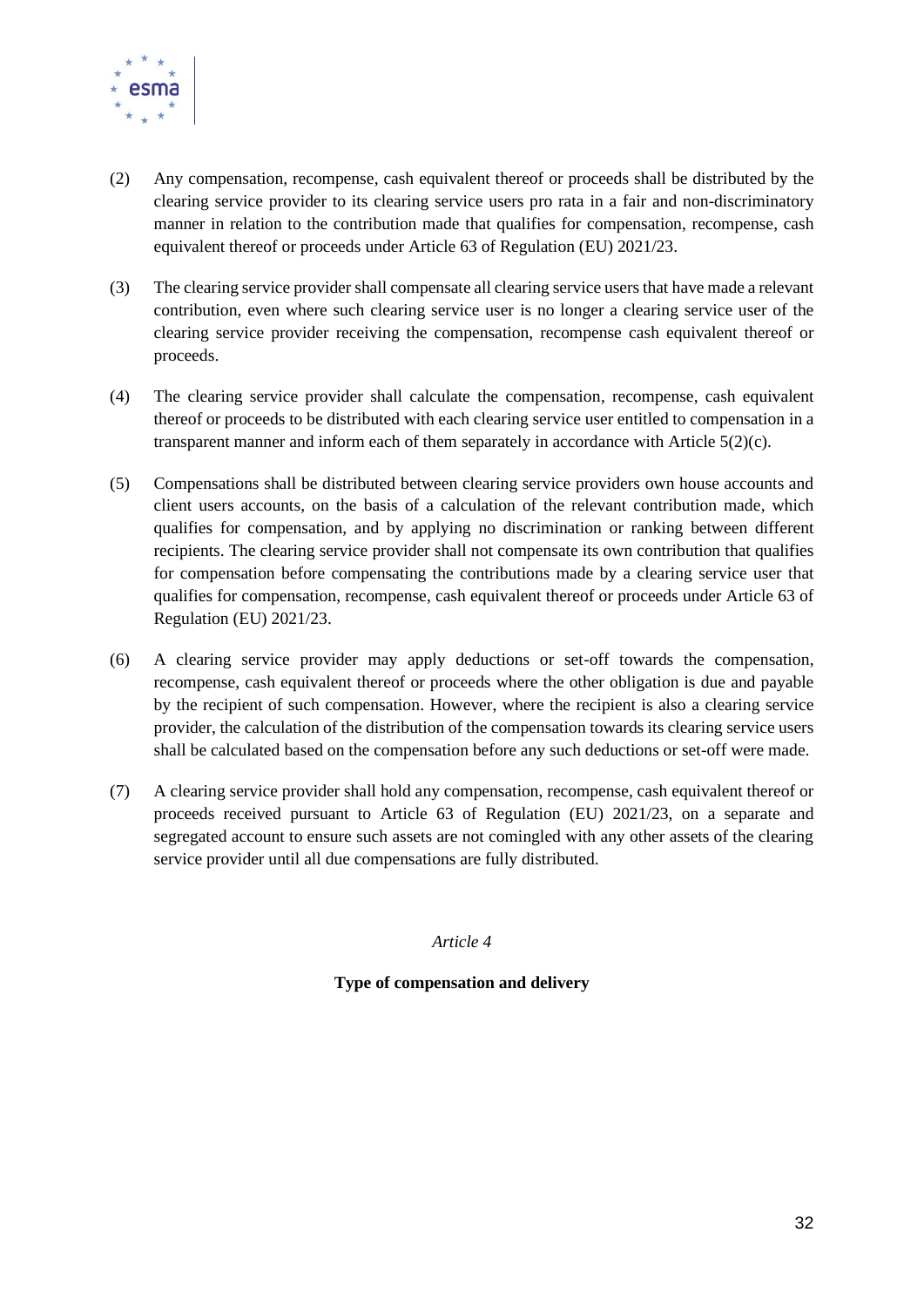

- (1) Where the compensation, recompense, cash equivalent thereof or proceeds consists of different instruments, such as cash, instruments of ownership, debt instruments or any other instruments recognising a claim on the future profits of the CCP in resolution, the clearing service provider shall separate the compensation by type of instrument, and thereafter allocate and distribute each type of instrument equally in a non-discriminatory manner, based on the contribution made, between the clearing service users and any house account, entitled to compensation.
- (2) Where, as a result of the application of paragraph 1, the clearing service provider,

(a) is unable to deliver the relevant compensation to the clearing service user in the form of the mix of instruments, due to settlement restrictions or due to another impediment to the transfer of some instruments that cannot be corrected by the clearing service user within 3 business days of being notified of the impediment, the clearing service provider shall request the clearing service user to provide an alternative recipient for the relevant instruments within 5 business days, or

(b) has been informed by the clearing service user to distribute the instruments to an alternative recipient as directed by the clearing service user, the clearing service provider shall transfer the compensation amount to such recipient directed by the clearing service user, to the extent possible and at the reasonable cost of the clearing service user.

(3) The clearing service provider shall inform the clearing service user in writing within 3 business days of being informed of the change in recipient if the clearing service provider is unable to accommodate the clearing service user request for change in recipient and the reason for this. In this situation the clearing service provider shall sell the relevant instruments on an established securities market to a third party at arm's length terms at the prevailing market price for the time of the transaction and transfer the proceeds of the sale to the clearing service user, instead of the financial instruments that were initially to be delivered, with the deduction of any reasonable costs for the sale.

#### *Article 5*

#### **Compensation information**

1. The clearing service provider shall inform, in writing, the clearing service users that have made a contribution, of any compensation, recompense, cash equivalent thereof or proceeds determined in accordance with Article 62 of the Regulation (EU) 2021/23 related to the clearing service users' contribution.

2. The notification referred to under paragraph 1 shall contain, at least, the following information stated in a clear and precise manner:

- a) A copy of the decision by the resolution authority that the clearing member is entitled to the payment of the difference referred to in Article 62 of Regulation (EU) 2021/23;
- b) A copy of the decision of the resolution authority requiring the CCP to provide compensation to the clearing members that have incurred excess losses as defined under Article 27(6) of